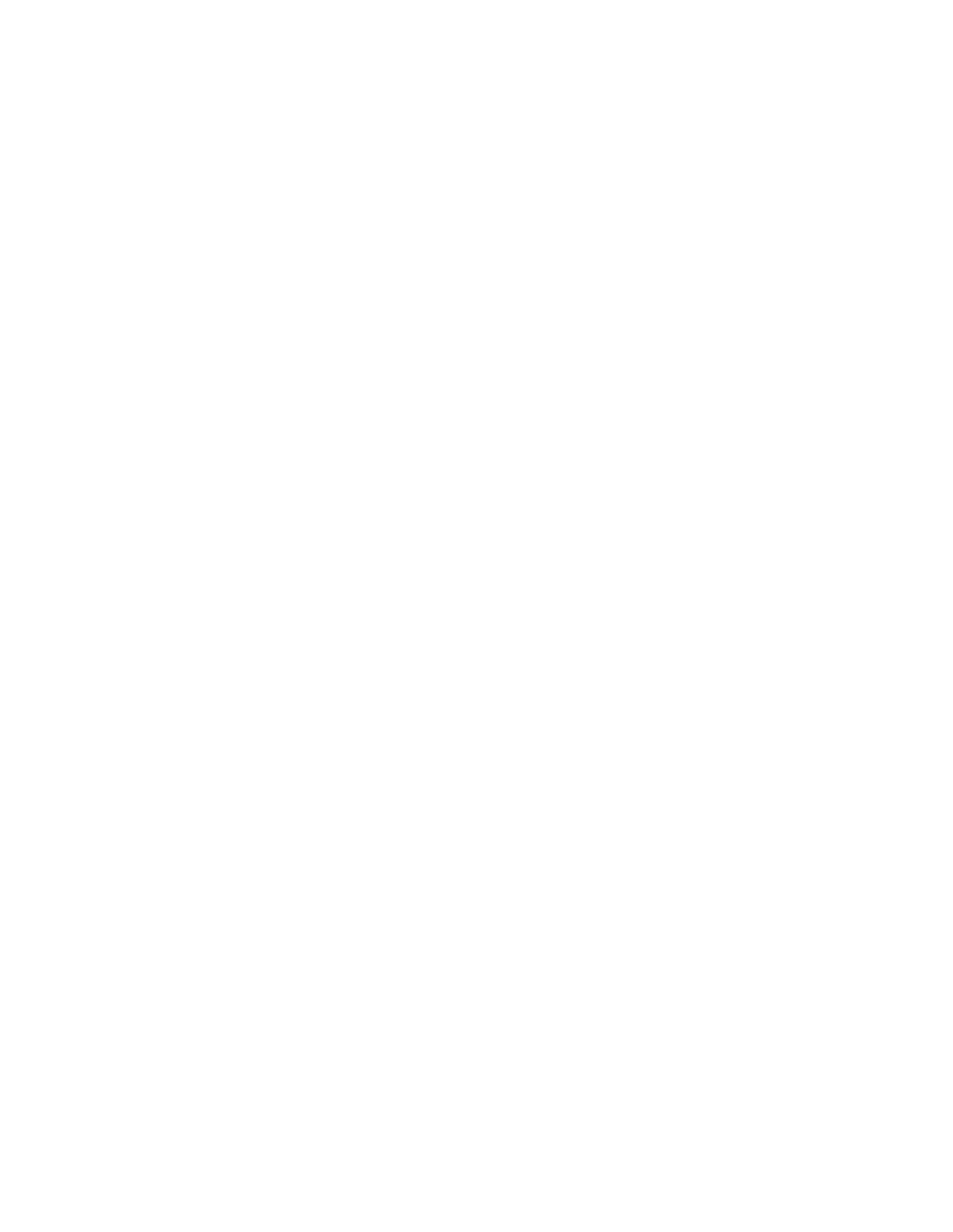## 1. **INTRODUCTION AND OVERVIEW OF P&T PROCESS**

These guidelines describe the departmental policies, procedures, and criteria for faculty promotion and tenure in New Mexico State University's Department of Agricultural Economics and Agricultural Business  $(AEAB)^1$  Specifically, these guidelines are intended for use by all AEAB tenure-track (tenured) and non-tenure-track faculty (TTF and NTTF, respectively) with research, teaching, and/or extension appointments.

This document is supplemental and subordinate to both University and College policies and procedures. Each faculty member in AEAB is responsible for following the relevant criteria procedures presented herein and in each of the following documents:

- 1. Promotion and Tenure policy for New Mexico State University is governed by **NMSU Administrative Rules and Procedures** Chapters 9.30 – 9.43 (available online at [https://arp.nmsu.edu/\)](https://arp.nmsu.edu/) and hereafter referred to as NMSU P&T Policy.
- <sup>2.</sup> College of Agricultural, Consumer and Environmental Sciences (ACES) "Criteria for Promotion and Tenure" (available online at<http://aces.nmsu.edu/employee/pt/>) and hereafter referred to as ACES P&T Policy.

## **1.1. Overview of P&T Evaluation Process.**

Faculty candidates for promotion and tenure are expected to demonstrate and document professional stature, skills, and capabilities consistent with the rank or tenure status being sought. In addition, candidates should demonstrate effective abilities to communicate and work effectively with colleagues, administrators and staff, and clientele. For example, candidates seeking promotion and/or tenure are encouraged to document collaborative efforts in the areas of extension, research and teaching. Promotion and Tenure (P&T) is a performance-driven process involving several parties and elements. In addition to the faculty candidate, parties to the process include the Department Head, Departmental Promotion and Tenure Committee, ACES Promotion and Tenure Committee, and ACES Dean. Core elements to the P&T process include: (1) definition of duties, performance areas and effort levels; (2) evidence and documentation of performance, e.g., outcomes, impacts, and accomplishments activities, efforts, roles, and contributions accomplishments, outcomes, impacts, major efforts, roles, and contributions; and (3) review, evaluation, and reporting on candidate performance including that from the Departmental and College P&T Committees, Department Head, and external reviewers.

## **1.1.1. AEAB Faculty Mentoring**

All junior faculty in AEAB are formally assigned to the mentorship of a senior faculty member as mutually agreed to by both faculty members and the department head. Senior faculty

 $\overline{a}$ <sup>1</sup> Changes to these guidelines must be approved by a majority of Agricultural Economics and Agricultural Business faculty at a meeting called either by the Department Head or the Chair of the Agricultural Economics and Agricultural Business promotion and tenure committee with at least a two-week notice to all faculty. If the policy should change during a faculty member's pre-tenure or pre-promotion period, the faculty member may choose one of the policies for evaluation purposes. The faculty member must make that choice in writing to the Department Head and the Chair of the Department Promotion and Tenure Committee prior to submitting their portfolio for annual review.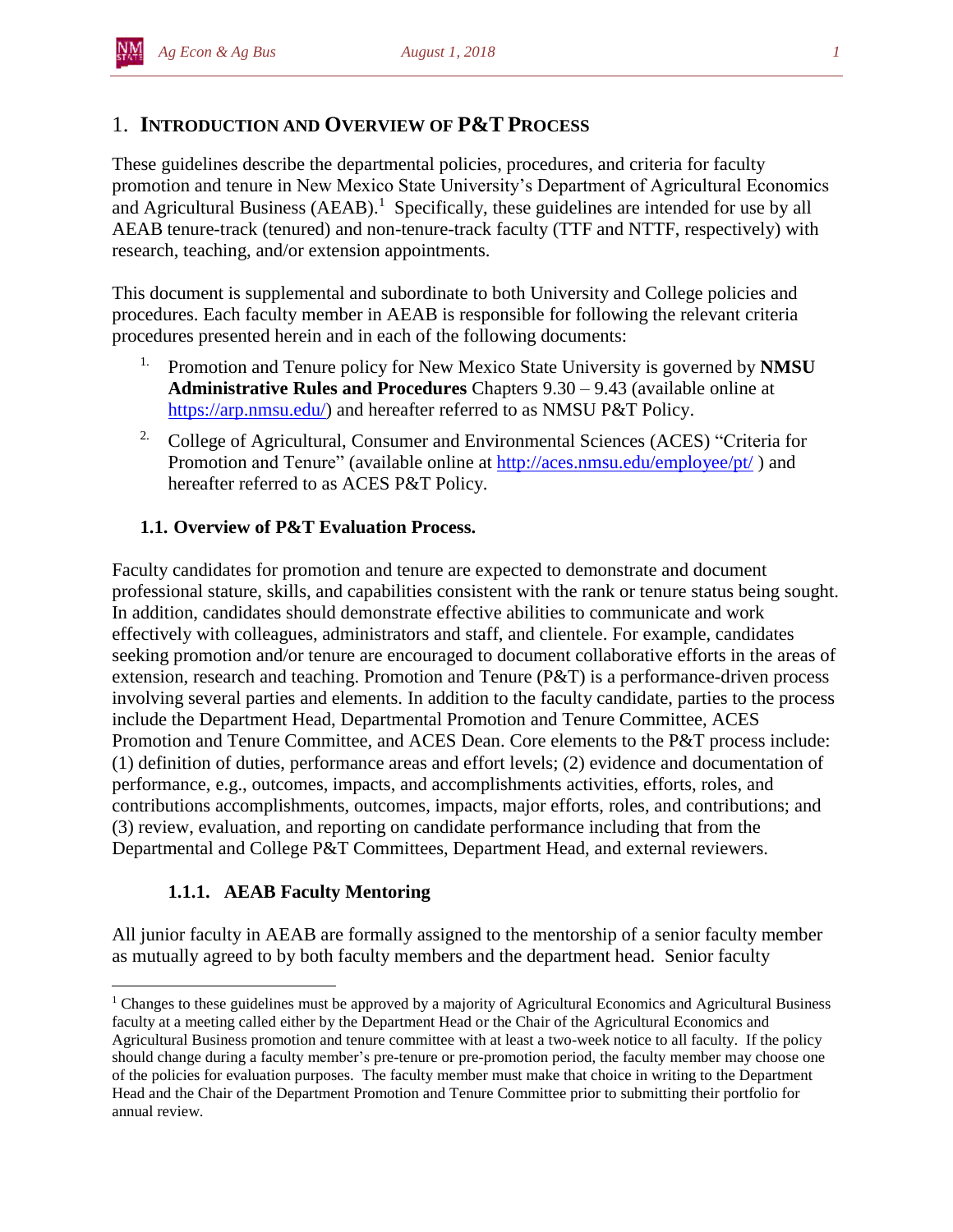members should consider it part of their responsibilities to assist in this mentoring process. The mentor performs a key function in the orientation and guidance of the junior faculty member. Mentoring is an important and valued activity that assists in the growth and development of the junior faculty member and is instrumental in promoting activities that contribute to their success within the department, college, and university. Mentors are expected to develop on-going relationships with their protégés and to meet no less than once a semester to discuss progress and documentation efforts in support of the P&T process.

## 1.1.2. **Faculty Performance Areas, Duties and Efforts**

The Allocation-of-Effort (AE) statement reflects an individual's goals and objectives as they relate to the University's mission and Departmental expectations, and is a fundamental element of performance assessment within Departments and Principal Units at NMSU, and all faculty are expected to develop and record an AE statement annually in consultation with their Department Head (see NMSU ARP 6.61 Faculty Assignments - General). AE statements report for the coming year expected shares of effort and time across each of the Four Areas of Faculty Effort: **Scholarship, Teaching, Outreach, Service**, and other (allocations must total 100%). Each year, in consultation with the principal-unit administrator, faculty shall complete and sign an allocation-of-effort statement with mutually agreed-upon changes made during the year, as needed.

The AE statement then forms a basis for assessing performance, progress and achievement based on standards and guidelines described below. The AE can change from year to year, depending on evolving goals and changing circumstances facing the faculty member, Department, College, and University. The academic Curriculum Vita (sometimes referred to as a *portfolio* or *package* but hereafter simply as CV) shall contain a table summarizing annual AE statements. This form (shown below and in Appendix 2 of the ACES P&T Policy) shall be completed at the time of the faculty member's annual performance evaluation and may be revised during the year. All levels of the promotion and/or tenure process will acknowledge and respect variations among individual allocation-of-effort statements. The promotion and tenure process at all stages will acknowledge and respect variations among individual allocation-of-effort statements in their respective assessments.

| Allocation of Effort $(\% )$ |           |                    |                 |                 |                             |  |              |  |  |  |  |
|------------------------------|-----------|--------------------|-----------------|-----------------|-----------------------------|--|--------------|--|--|--|--|
|                              |           | <b>Scholarship</b> |                 | <b>Teaching</b> |                             |  |              |  |  |  |  |
|                              |           |                    |                 | (Instruction)   |                             |  |              |  |  |  |  |
| Year                         | Extension | Research           | <b>Teaching</b> | & Advising      | <b>Outreach   Service  </b> |  | <b>Other</b> |  |  |  |  |
| 20xx                         |           |                    |                 |                 |                             |  |              |  |  |  |  |

**Leadership.** While a faculty member's performance must be evaluated through their contributions to teaching and advising, scholarship and creative activity, service, extension and outreach, leadership is an important component. Leadership must not be considered as a separate area to be evaluated. Rather, when applicable, its value should be considered in how they affect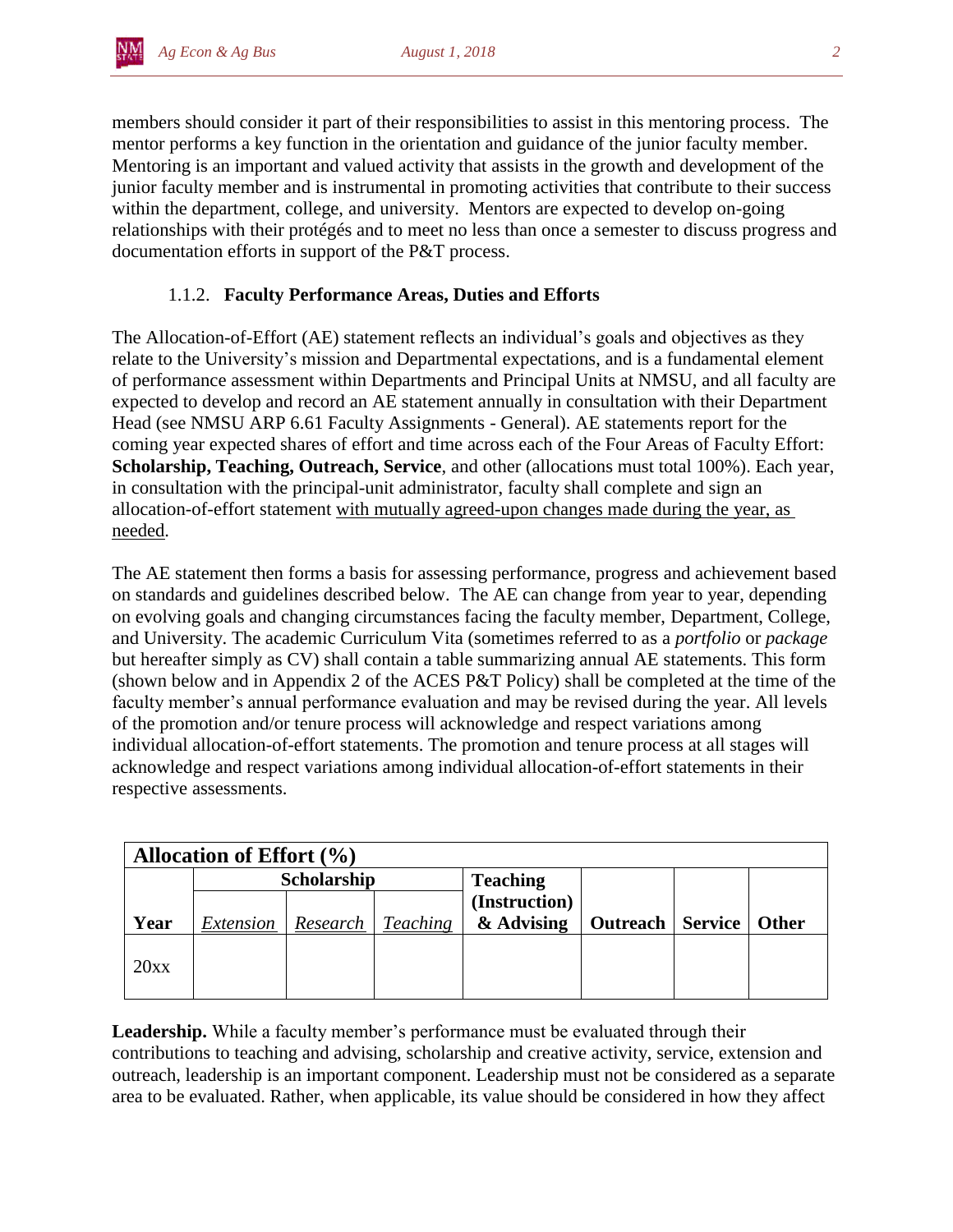performance in one or more of the Four Areas of Faculty Effort.

## 1.1.3. **Promotion and Tenure Documentation Development and Submission**

It is the responsibility of each junior faculty member to maintain a current full academic CV that all assistant professors and untenured tenure-track associate professors should submit each spring (typically April 1) for review by the Departmental P&T Committee. The CV is specific with respect to content and format, as it documents performance and accomplishments including major activities, efforts, outcomes, roles, and functions, all with respect to the performance areas given by the AE statement. The format of the CV is found in Appendix 6 of the ACES P&T policy. Note that the CV outline shown in the appendix example is a generic form used by all college faculty regardless of their specialties. Therefore, candidates are advised to address and include only content applicable and relevant to their specific individual efforts and activities (i.e., skip all unneeded or inappropriate elements). The P&T Committee Chair and/or faculty mentor can assist in providing and preparing a CV template.

**P&T Portfolio (formal P&T consideration)**. The application for promotion and tenure is formalized with the preparation of a P&T portfolio consisting of (1) Core Document and (2) Documentation File (see Appendix for portfolio preparation guidelines in accordance with NMSU P&T Policy 9.35), including external assessment letters to be solicited and inserted by the Department Head, for final consideration by the Departmental P&T Committee in the fall (typically Oct 1). Candidates are expected to prepare their portfolios following the guidelines and with *deliberate care and concern for content and readability* -- .e.g., proof-read for typos and grammar. Upon request a sample P&T package will be provided to the candidate (and if sample is a copy of an actual portfolio then written permission is also to be provided). A hardcopy of the portfolio will be held in the Department Head's office; the chair will distribute a digital copy of the Core Document to each eligible committee member. The candidate may review, change, add, amend or delete any element only pertaining to the Core Document and Documentation File components of the P&T portfolio prior to the final vote of the Committee. Any tenured faculty member wishing to receive comments and suggestions regarding "progress toward promotion" to the next rank should submit their CV to the Committee in spring, generally by April 1.

## 1.1.4. **Department P&T Committee Review, Evaluation, and Recommendation**

All faculty members of the Department of Agricultural Economics and Agricultural Business are eligible to serve on the Department Promotion and Tenure Committee, formed each fall semester. The Committee Chair is selected by majority vote from the Department's tenured full professors following a call for nominations and shall serve a two-year term (and can be reelected). For any specific candidate consideration, deliberation, discussion and votes Committee composition can vary, however, in each case it must have no less than three members each of whom have attained at least the rank or tenure position to which the candidate is applying. For example, a committee member with rank of College Associate Professor is eligible to participate in the promotion deliberations for a candidate seeking the rank of Associate Professor; however, this member must abstain from discussions and votes pertaining to tenure. At their discretion, a faculty member may choose not to serve, and if so choosing must inform the Committee Chair in writing. Furthermore, in the event that three eligible members are not available, the Department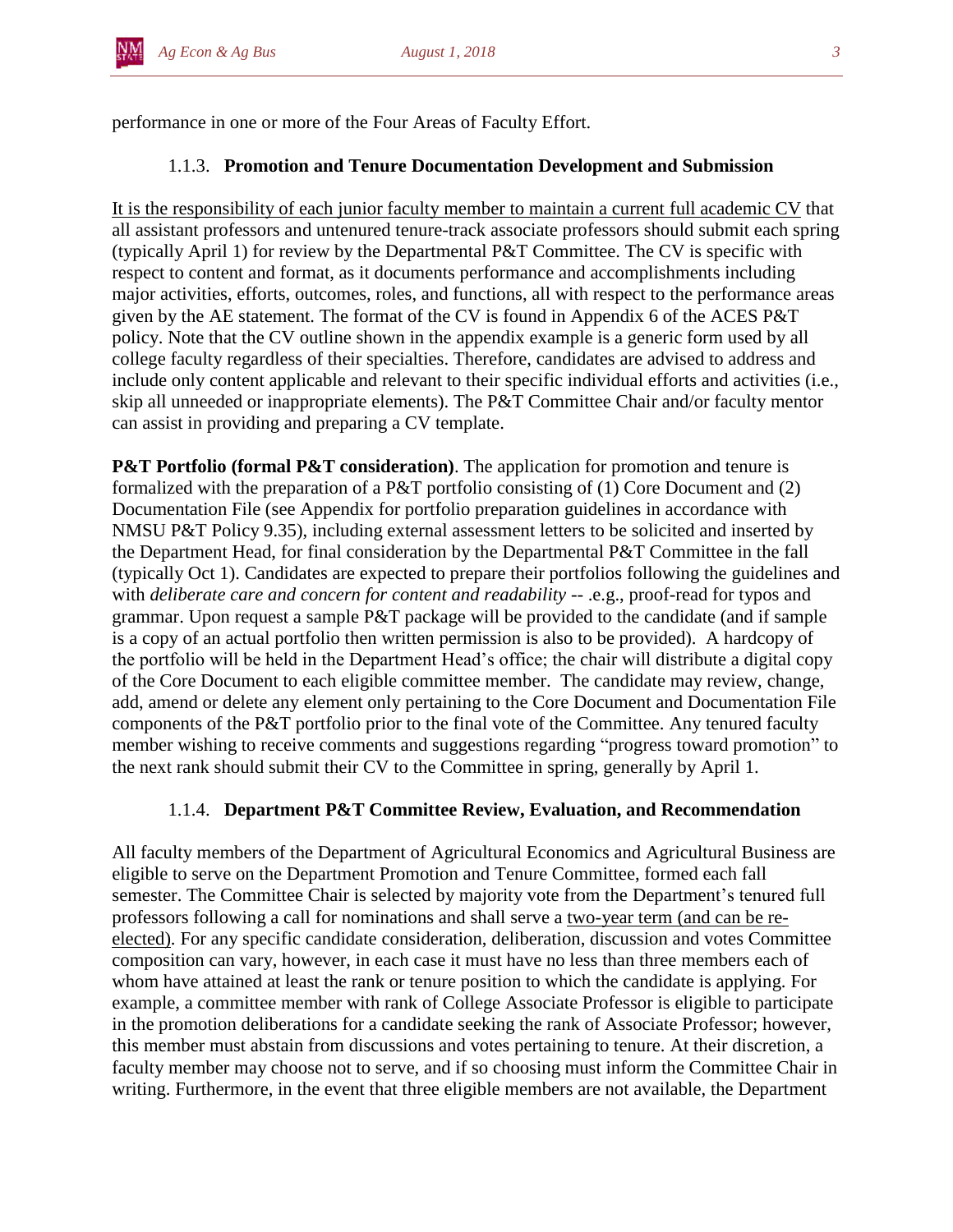Head and the former Chair of the Promotion and Tenure Committee (in consultation with the Dean) will select additional members as needed to serve on the AEAB committee from the ranks of NMSU tenured, full professors.

Because the purpose of the Department Promotion and Tenure Committee is to provide independent input, those individuals who make formal independent recommendations in the promotion and tenure process, such as the Department Head, the Dean of the College, and the Provost, are excluded from the committee even when they would otherwise qualify for membership. The final decisions on promotion and tenure rest with the Provost who will be given recommendations by the Dean.

The AEAB P&T Committee meets generally once during each spring and fall semester. During the fall meeting, the committee formally considers and votes on each finalized application for Promotion and Tenure. Each spring the committee is responsible for the following three separate and distinct review and recommendation processes:

- **Annual Contract Renewal (retention).** Each spring the P&T Committee reviews and evaluates the performance and progress of all untenured tenure-track faculty and nontenure-track faculty holding academic (non-CES) positions, and reports to the Department Head whether or not a one-year contract renewal is recommended. The report includes: (1) the voting results from a secret ballot of eligible P&T Committee members present (i.e., members must be tenured to participate in this action and no proxy voting is allowed), (2) the retention recommendation based on simple majority, and (3) a description of candidate strengths and weaknesses as it pertains to retention. During the retention review process, the committee shall have access to a complete portfolio for all years including (1) the recommendations of the committee itself, (2) the Department Head's annual performance evaluation and recommendation on retention for the current year and all previous NMSU years, and (3) relevant conditions under which the candidate was employed, including all allocation of effort statements.
- **Tenure (and progress-toward-tenure).** Each spring the P&T Committee reviews and evaluates the performance and progress of **all tenure-track assistant and untenured associate professors**, and reports to the Department Head on whether or not tenure is recommended or if progress-toward-tenure is sufficient. The report includes: (1) the simple-majority voting results from a secret ballot of the eligible P&T Committee members present (i.e., members must be tenured to participate in this action and no proxy voting is allowed), (2) the tenure recommendation (based on simple majority), and (3) a description of candidate strengths and weaknesses as it pertains to tenure. The Committee also reports to the candidate feedback and guidance as to the state of progress and, as necessary, suggested actions and approaches to improve and strengthen progress. In accord with University policy, consideration for promotion and tenure of tenure-track assistant professors is concurrent and generally expected during the sixth year of appointment (see NMSU P&T Policy 9.35). The application for tenure may occur only one time.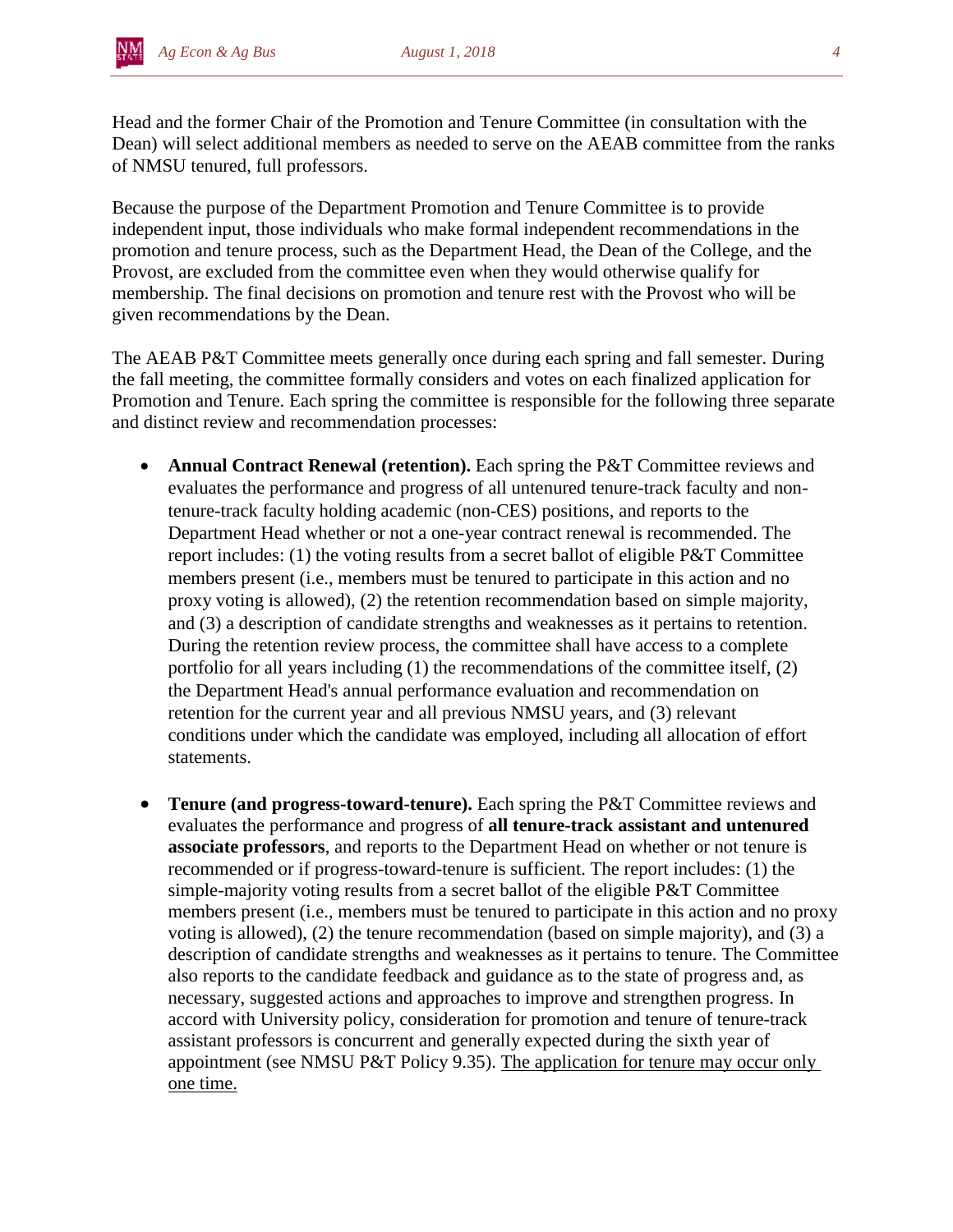The university provides candidates flexibility on the possibilities for extension of the probationary period for qualifying events, as contained in **ARP 9.35 Faculty Promotion and Tenure Reviews: Procedural Guidelines and Timeline**.

 **Promotion (and progress-toward-promotion).** Each spring the P&T Committee reviews and evaluates the performance and progress of all assistant professors, and any other TTF or NTTF member preparing for promotion consideration during the present cycle, and reports to the Department Head on whether or not promotion is recommended or if progress-toward-promotion is sufficient. The report includes: (1) the simple-majority voting results from a secret ballot of the eligible P&T Committee members present (i.e., members must hold at least the rank to which the candidate is applying to participate in this action and no proxy voting is allowed), (2) the promotion recommendation (based on simple majority), and (3) a description of candidate strengths and weaknesses as it pertains to promotion. The Committee also reports to the candidate feedback and guidance as to the state of progress and, as necessary, suggested actions and approaches to improve and strengthen progress.

The annual review provides feedback on the tenure-track faculty member's performance and is used to identify specific activities to enhance the candidate's progress toward promotion and tenure. The review is formative, intended to assist tenure-track faculty in achieving promotion and/or tenure and should take into account the allocation of work effort during the years reviewed and be based upon the principal unit's criteria. The outcome must not be used as a determinant for setting merit pay or for contract continuation decisions. These promotion and/or tenure reviews are independent of the annual performance evaluation and contract renewal reviews conducted by the Department Head.

#### **Confidentiality of Records and Communications.**

Committee meetings are closed to the general public and only members of the committee eligible to vote on a particular individual may be present during committee discussion and vote. To be considered an appropriate meeting for voting on any issue, a quorum must be present. A quorum shall be defined as a minimum of two-thirds of committee members eligible to vote on the issue. As per University guidelines, votes by proxy will not be allowed.

Without exception, all correspondence, votes and discussions related to a candidate's application for promotion and tenure will be held in strict confidence at all times. All votes taken by the Department Promotion and Tenure Committee are to be by secret ballot and all discussions and outcomes related to committee matters are strictly confidential; however, confidentiality is not meant to inhibit mentoring between junior and senior faculty members. All vote counts must be recorded. The Department Head and the Dean may request a meeting with the Committee to discuss procedural matters at any time during the year.

**Mid-probationary review.** Tenure-track faculty members may request a formal Mid-Probationary Review. The Mid-Probationary Review is an opportunity for feedback on the Tenure-Track Faculty member/future candidate's performance and is used to identify specific activities to enhance the candidate's progress toward promotion and tenure. The review is formative, intended to assist Tenure-Track Faculty in achieving promotion and tenure and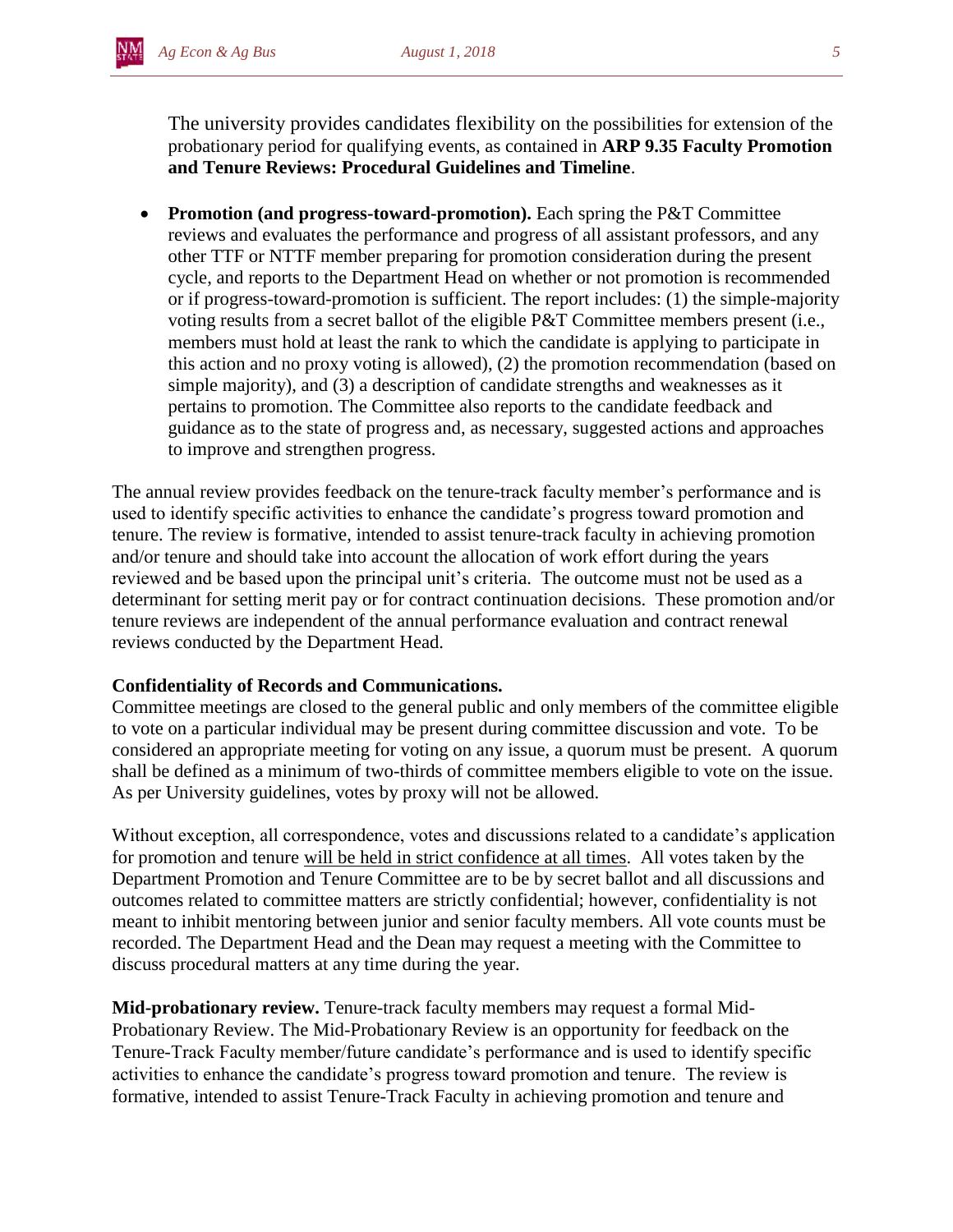should take into account the allocation of work effort during the three years reviewed (ARP 9.34, Part 3).

**Portfolio Deficiencies.** In cases where (1) a candidate has prepared and submitted a P&T portfolio for **formal departmental review and P&T consideration**, (2) the Committee observes errors, omissions, or otherwise substantive violations of Departmental guidelines and/or codes of conduct (e.g., integrity and honesty), and (3) corrective actions are reasonably available, the following actions are to be taken:

- 1. The Committee suspends determination and action on candidate's portfolio and within 2 working-days returns all portfolio documents to the candidate along with clear guidance on noted deficiencies and possible corrective actions
- 2. Within 5 working-days, the candidate will re-submit the corrected portfolio to the Committee for FINAL consideration
- 3. Committee members review the candidate's corrected portfolio and the Committee reconvenes and continues consideration and determination of the Candidate's P&T application.

**Dissenting Opinions.** In the event that unresolvable disagreement or difference in opinion arises amongst the Committee's members in the course of considering a candidate's portfolio, the Committee's letter of report should adequately reflect the dissenting opinions (as indicated by unanimous Committee approval of the letter) else a 'letter of dissenting opinion' is to be prepared by dissenting members and submitted to the Department Head as an addendum to the Committee's letter. The dissent letter must describe specific commendations, concerns, and recommendations in relation to Departmental criteria. The candidate must be clearly apprised of results and dissenting opinions arising from the evaluation process. If warranted, a meeting may be convened comprising the candidate, Department Head, P&T Committee Chair, and additional committee members as needed. All Committee letters and letters of dissent become part of the candidate's Departmental record.

## **1.1.5. Department Head**

The Department Head is instrumental in the promotion and tenure process. In addition to annual performance evaluations that included in the candidate P&T core document, the Department Head has specific actions that assist in the P&T evaluation process (see 9.35 part 5). During P&T consideration, the Department Head writes and includes in the portfolio an independent evaluation/recommendation concerning each candidate's case for promotion and/or tenure in relation to promotion and tenure criteria. This recommendation may be in support of or against either promotion or tenure, or both, and should address the candidate's strengths, weaknesses, and the level and nature of accomplishments.

## **1.1.6. External Letters of Review and Assessment**

An important element included in the core document of the candidate portfolio is the external letters of review and assessment. The Department Head has a special responsibility concerning external letters required during the tenure/promotion process (see NMSU P&T Policy 9.35 - Part 5, B). Department-specific policies are as follows: (1) the Department Head will ask the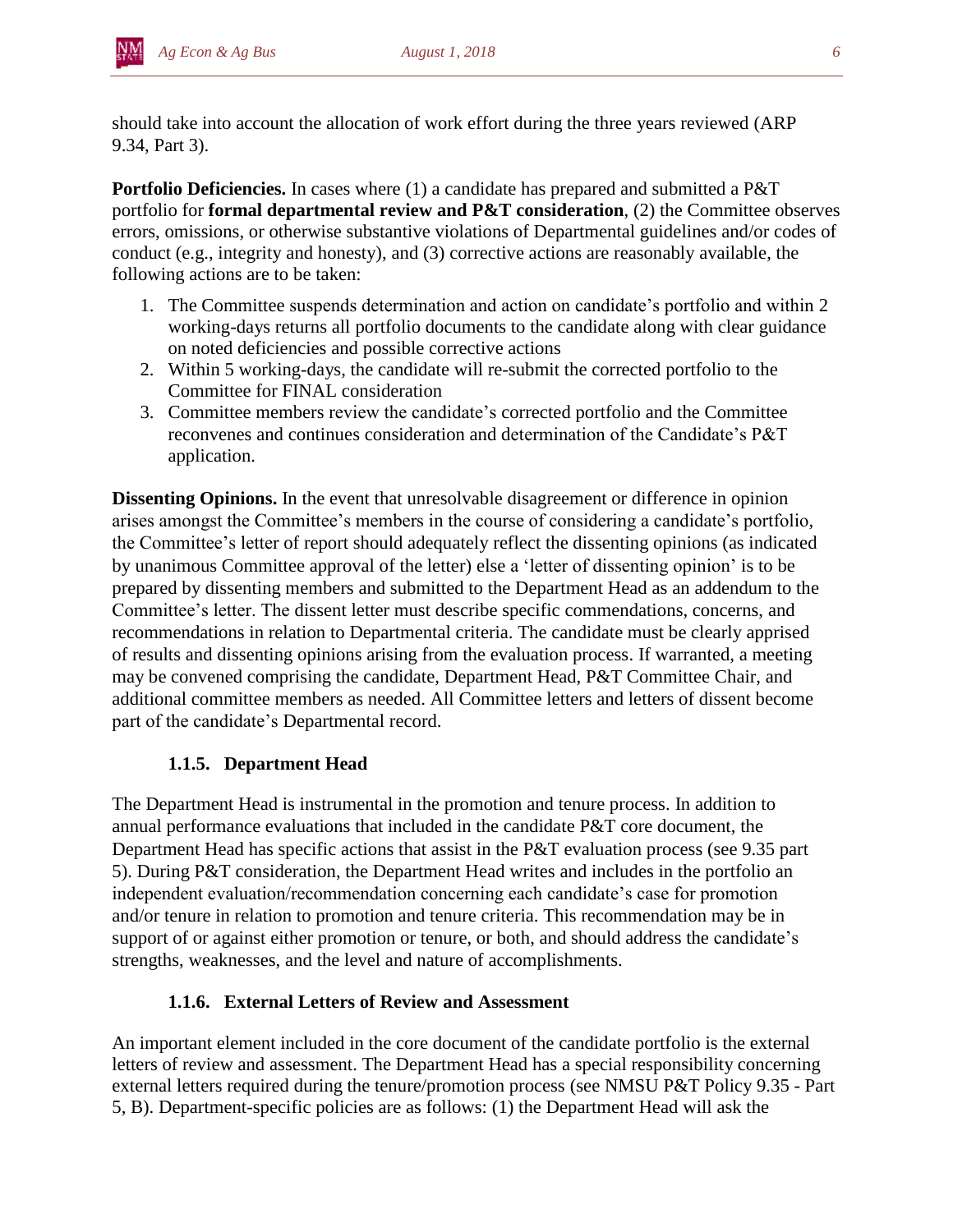

candidate to suggest a list of at least four external reviewers, four internal reviewers, and four former undergraduate and graduate students (for candidates with teaching appointments); (2) reviewers with professional academic positions should be at or above the rank for which the candidate is applying; (3) the Department Head and P&T Committee may add names to this list, final selection of persons requested to write letters are made jointly by the Department Head and the P&T Committee Chair no later than the end of Spring semester; (4) The final list will contain at least one reviewer from the candidate's initial list, but not all of the individuals suggested by the candidate; (5) the Department Head will also select one or more independent reviewers in departments of agricultural economics and / or agricultural business at peer institutions; (5) the Department Head shall contact the reviewers and arrange for the letters and will include criteria for serving as an external reviewer, a statement of the reviewers qualifications and relationship to the candidate, and Departmental criteria for promotion and tenure; (6) the Department Head must advise reviewers that the candidate will have the opportunity to review all letters, and in the event of an EEOC or other investigation, additional parties may also review; (7) all letters received must be included in the candidate's portfolio; (8) any unsolicited letters submitted to the Department Head will be transmitted to the P&T Committee Chair and to the candidate, and all three must agree unanimously that an unsolicited letter will be placed in the candidate's portfolio; (9) the Committee may request additional information from internal or external reviewers provided that a written notice of that request is transmitted to the candidate; (10) each candidate has the right to review the complete portfolio at any time and may choose to withdraw their application from further consideration at any time.

#### **1.1.7. College Promotion and Tenure Committee**

The College P&T Committee (see ACES P&T Policy Section VII C) examines each candidate's portfolio, including the Department Head's letter, and *evaluates the candidate according to Department promotion and/or tenure standards*. In its evaluation the college committee considers the candidate's department assignment and role apportionment as specified in the candidate's position description and AE statements, and makes recommendation to the Dean concerning the candidate's application (see NMSU P&T Policy 9.35 - Part 5, D). When the Department has the opportunity to elect a representative to the College Promotion and Tenure Committee, the Department Promotion and Tenure Committee chair will conduct an election; all tenured, full professors will be eligible to serve on the College Committee. The election, conducted by secret ballot, will occur at the spring committee meeting and the representative must receive a majority vote of all committee members present.

#### 1.2. **Additional Departmental Promotion and Tenure Policies**

#### **1.2.1. Mentoring of Junior Faculty**

The Department Head in consultation with the Departmental P&T Chair and each junior faculty member will identify a suitable mentor that will guide and mentor the junior faculty member. Responsibilities include, but are not limited to, ensuring that the junior faculty member is familiar with NMSU, College, and Departmental policies, providing orientation as necessary to assist adaptation and integration within the Department, College, University, and community, and serving as a resource for faculty development.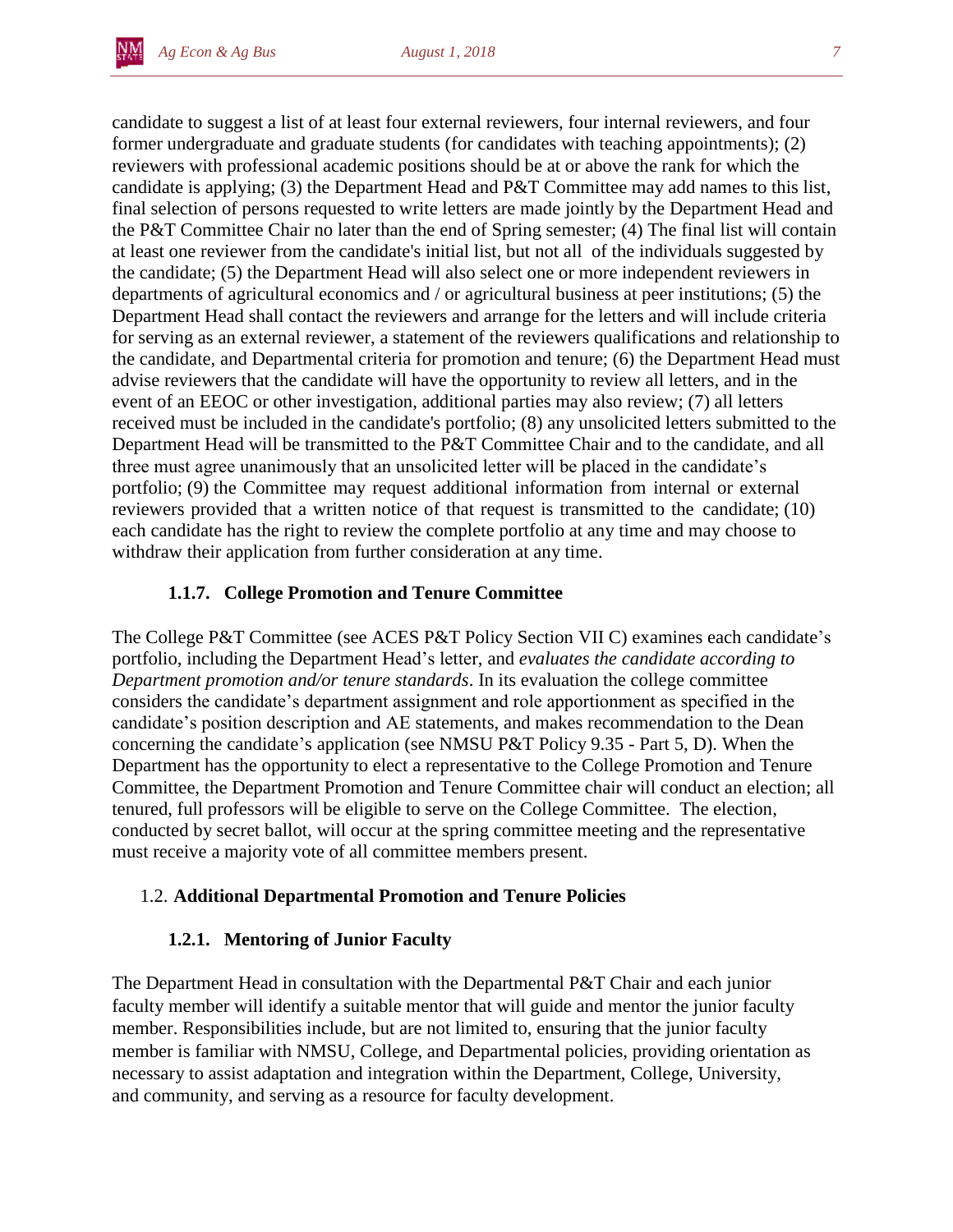## **1.2.2. Conflict of Interest Issues and Concerns**

A conflict of interest is defined as any case in which an objective outsider would reasonably suspect a conflict of interest that would result in an inability to be objective and fair in the assessment of a candidate's record. It is the responsibility of all members of the Departmental P&T Committee to avoid actual conflicts of interest and the appearance of conflicts of interest. Prior to deliberations, the Departmental P&T Chair will review with the committee the matter of conflict of interest. Any member of the committee who has a conflict of interest with respect to a case will request recusal for that particular case by submitting a written memo to the chair of the committee with a copy to the Department Head. A twothirds majority of committee members may vote to recuse a committee member who has an actual or apparent conflict of interest but who does not request recusal. The chair of the committee will submit a memo indicating the recusal to the Department Head. Recusals will be noted in any reporting of the committee vote counts.

## **1.2.3. Appeals (NMSU P&T Policy 9.35 - Part 9)**

Peer review is an inherent part of the promotion and / or tenure process. The advisory judgments of Departmental and College promotion and tenure committees, Department Head, Dean and Executive Vice President and Provost are not, in themselves, appealable. Under the terms of the Civil Rights Act of 1964, such judgments are reviewable insofar as they may be discriminatory; otherwise, appeals of promotion and/or tenure decisions may be based only on violations of procedure or due process that are provided in the NMSU ARP.

**ARP 10.60 Part 6.** "A faculty member who believes that the university, college or department's promotion and tenure policy or procedures have been violated, adversely affecting the faculty member's evaluation, promotion, or tenure may file a grievance pursuant to ARP 10.60 (Faculty Grievance Review and Resolution)."

## **In accordance with ARP 10.60 Part 6, such grievance shall be submitted in writing within 30 days of formal notification of the University's Promotion and Tenure decision.**

ARP 10.60 provides an opportunity for mediation, and in the event mediation is not successful, review by a panel of faculty peers (i.e., Faculty Grievance Review Board or FGRB) which hears evidence presented and issues factual findings and recommendations on the issue of whether or not the rules governing evaluation, promotion or tenure were violated.

#### **1.2.4. Post-Tenure Review**

Post-tenure review follows the process of an annual review designed to identify strengths and weaknesses of the tenured faculty member in the areas of teaching and advising, scholarship and creative activity, service, extension, outreach and other assigned areas. The Performance Evaluation generally serves the above aim; however, if deemed necessary by the Department Head due to deficiencies, a more extensive review may be initiated. The Department Head may request a post-tenure review of faculty members by the P&T Committee in accordance with NMSU P&T Policy 9.36.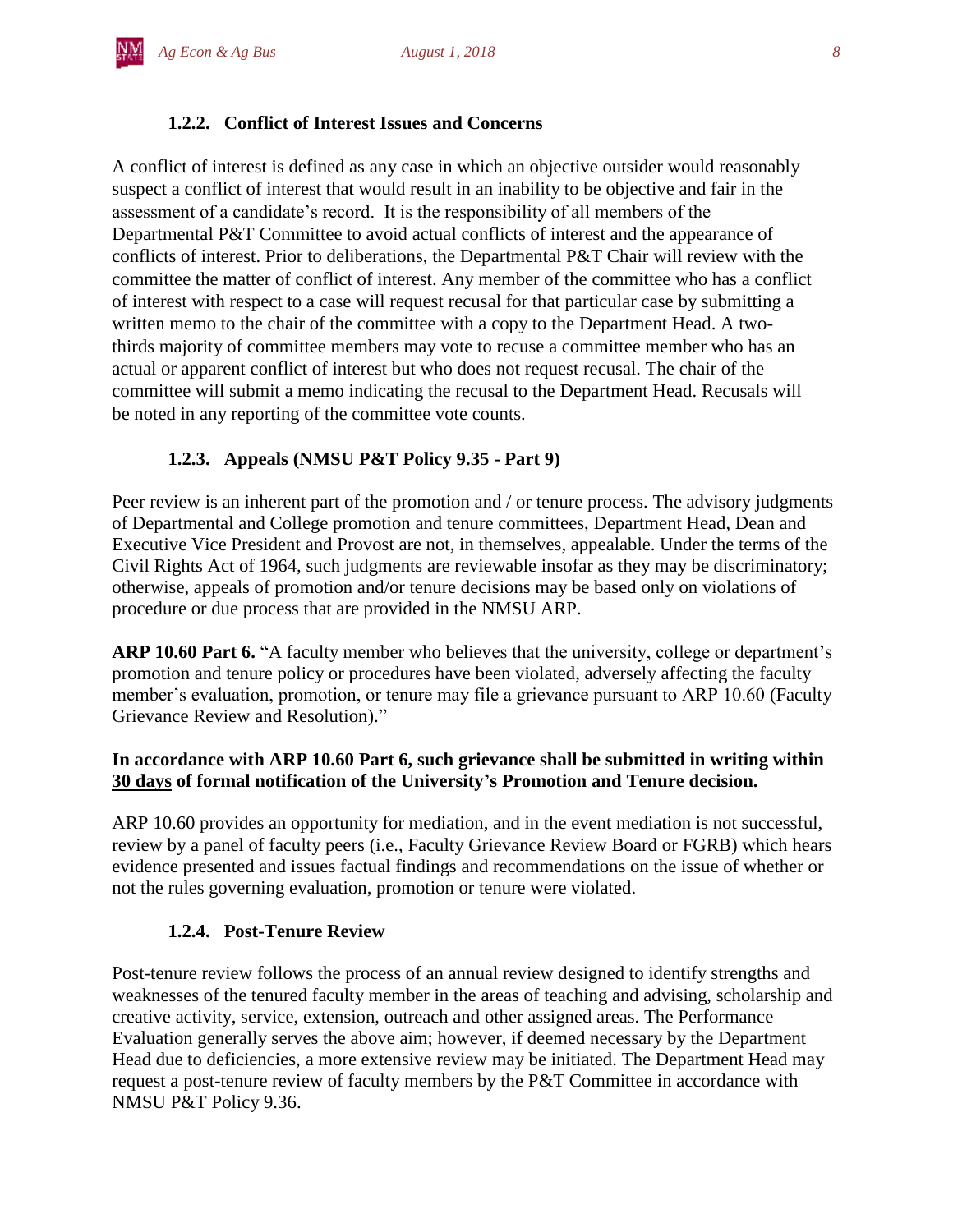## **DEPARTMENTAL GUIDELINES AND STANDARDS FOR PERFORMANCE AND DOCUMENTATION**

## **1.3. General Criteria for Faculty Performance, Promotion and Tenure**

In applying for promotion and/or tenure a faculty member takes responsibility for providing the basis for appraisal of their performances, professional maturity and likelihood of continued contributions and success. Application and evaluation of faculty for promotion and tenure is among the most significant and vital processes undertaken by the University. During this process, careful and deliberate consideration is given to each of the principle mission-critical areas of University activity, specifically the areas of:

- Scholarship (research and extension)
- Teaching (instruction) and Advising
- **•** Outreach and Extension Engagement
- **Service**
- Leadership

As individual effort varies across each of these areas, consideration is based on the cumulative record of allocation-of-effort statements. At all levels of evaluation, judgments must be made based on an individual's responsibilities and performance. These judgments should recognize that each faculty member has unique responsibilities. Likewise, the candidate must be aware that advancement through the academic ranks requires not only excellence in the candidate's discipline, but also evidence of developing the professional stature and maturity of view expected of those in the professorial ranks (see NMSU P&T Policy 9.33).

Underlying specific guidelines, standards, and benchmarks is the Department's commitment to the shared core values of integrity, respect, trust, professionalism, and excellence. The Department gives careful and deliberate consideration to performance in each area, and uses both internal and external peer-assessment and judgment as a basis for evaluation. In general, the Department's evaluation criteria consider the extent that specific activities, duties, and/or outcomes are:

(1) Relevant.

University, College, Department and Profession goals and missions are reflected in the candidate's performance.

(2) Well- and responsibly-executed.

Principles of honesty, integrity and objectivity are maintained in the process.

(3) Effective.

Intended goals and objectives are achieved and intended audiences served, and potential exists for meaningful outcomes, impacts, and contributions.

The Department does not define nor quantify specific numerical targets that would insure promotion and/or tenure. Rather, the Departmental P&T Committee considers each candidate's academic performance with respect to cumulative AE statements. Success in the promotion and tenure process is achieved by demonstrating satisfactory performance in all major areas identified by the 'allocation of effort,' and outstanding performance in at least one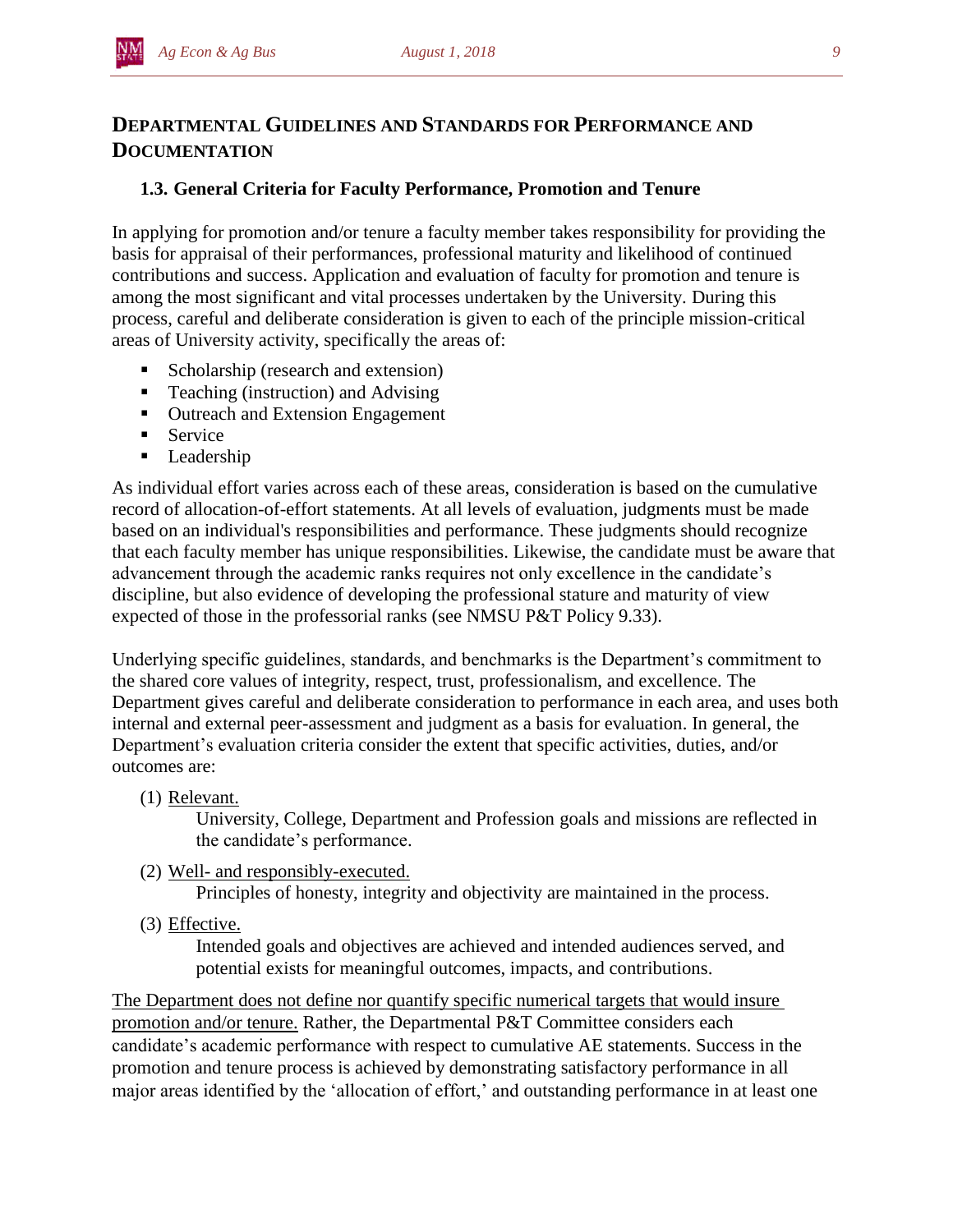area. Outstanding performance can be demonstrated, for example, by publishing success, grants and external funding, teaching recognitions and outstanding evaluations, and recurring recognition of high quality extension/outreach performance.

## **1.4. Research and Extension Scholarship (NMSU P&T Policy 9.31 - Part 3, D)**

In evaluating research and extension scholarship the Department considers a range of scholarly products and processes (i.e., those strongly correlated with furthering the development of knowledge and information) including: (1) discovery, (2) synthesis, (3) integration, (4) dissemination, (5) application, and (6) skill acquisition. The Department also recognizes many important and relevant activities and outcomes associated with research and extension programs, but which are better associated with other performance categories i.e., either extension engagement or service. Among valued efforts and activities that might be judged primarily as "non-scholarly," include activities and outcomes such as stakeholder engagement, community awareness and education, event planning, expert-based services, program communications, county and regional support, and demonstration projects. Admittedly, there are often no clear boundaries between scholarship and outreach (or extension engagement) – and often many externally funded projects require aspects of both. However, in developing annual Allocation-of-Effort statements, faculty should carefully consider their planned research and extension activities and programs, and attempt to distinguish between those that are fundamentally scholarship (and to which the guidelines below best apply) and those that are principally outreach, extension engagement, or service (and performance assessed under their respective guidelines). Any significant uncertainties should be discussed with the Department Head to ensure broad consistency with the annual Allocation-of-Effort statements, annual performance reviews, and Promotion and Tenure Committee evaluation.

**Scholarship Guidelines.** The Department highly values scholarship in areas of both research and extension, and expects that candidates for promotion and tenure will demonstrate scholarly activities and outcomes that are relevant, well-executed, and effective. Examples of scholarly activities and outcomes that are important for candidates to demonstrate and reviewers to evaluate include published works, external funding efforts, and extension efforts, programs and outcomes. The following Scholarship Guidelines (following Diamond) provide insight and guidance for such demonstration:

Candidates are expected to document and/or exhibit scholarly activities and outcomes that, in general:

- a) Express purposes, goals, and objectives that are clear and meaningful
- b) Demonstrate a high level of expertise
- c) Use methods and procedures appropriate to the activity, and which are executed in accord with principles of honesty, integrity and objectivity
- d) Achieve goals and outcomes with potential for meaningful and significant impacts
- e) Communicate, show, or present materials effectively and appropriately for selected audiences
- f) Be judged meritorious and significant by one's peers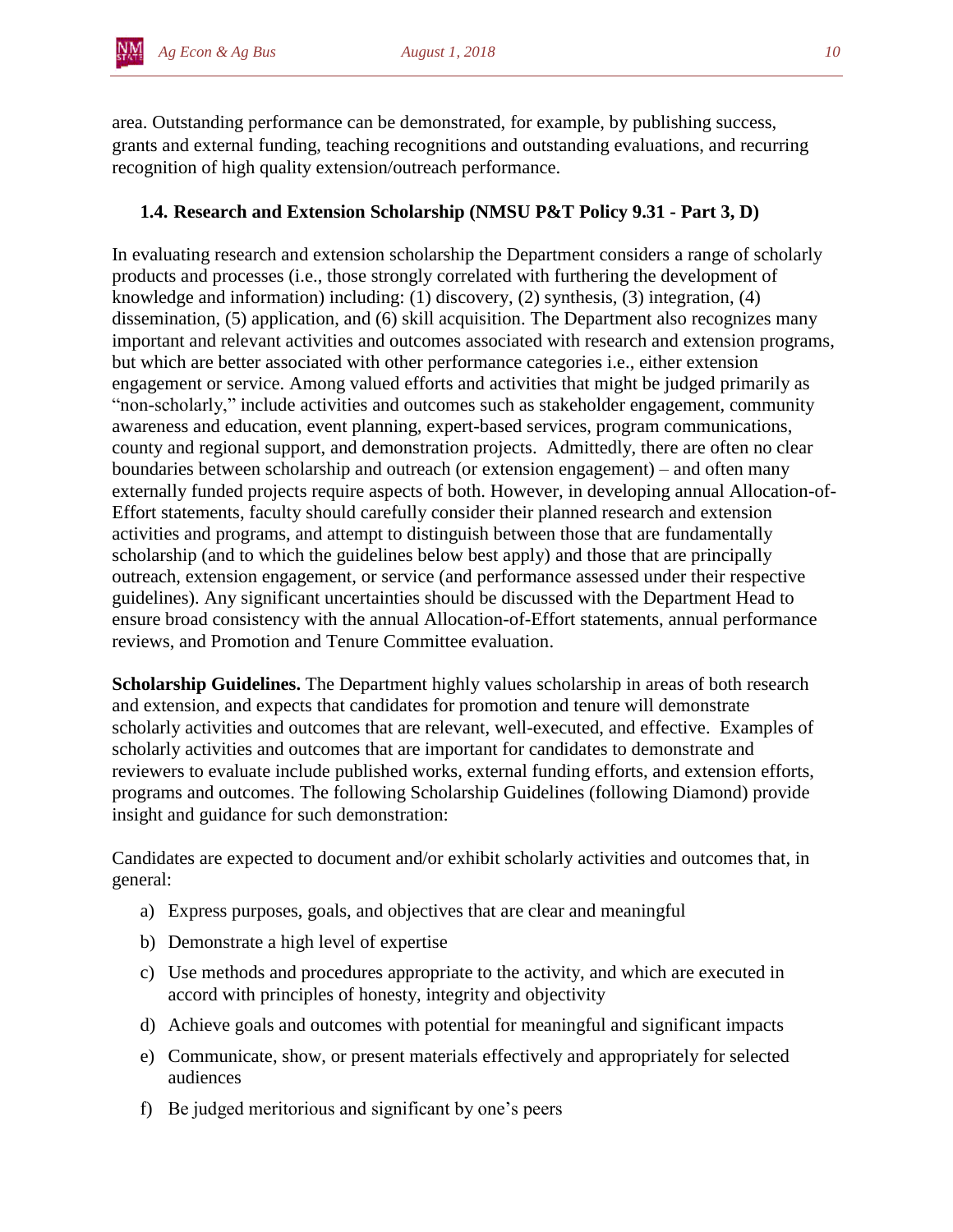g) Find that the scholar has assessed the impact of the activity and outcomes on the greater community and reflects upon this assessment to improve, extend, revise and integrate subsequent work.

Published works and other scholarly products are hallmarks that elevate and extend knowledge, credibility, and visibility not only for the individual, but for the Department, College and University. These accomplishments can be (1) indicators of performance, success and excellence; (2) evidence of intellectual accomplishment and expertise; and (3) demonstrations for scholarship relevance, execution, effectiveness, and leadership. In addition to peer-reviewed articles, there are many additional publishing pathways and deliverables that are vital to University, College, and Departmental missions, including books, book chapters, research reports, research presentations, software development, pedagogical systems, peer-reviewed curricula, extension publications, web sites and web-based publications, general periodicals, and presentations.

**Performance Metrics and Measures.** With high regard for published works and scholarly products as a basis for establishing scholarly credentials, in particular works that are peerreviewed such as journal articles, the Department has developed a general, unified framework to guide scholarly performance and evaluation for all AEAB research and extension faculty. This framework is useful for (1) providing comparable performance benchmarks for a wide variety of scholarly products and deliverables, and (2) scaling performance benchmarks to allocated efforts. Using the concept of a *Peer-Review Publication Equivalent (PRPE)* -- defined as "one firstauthored publication in a recognized, peer-reviewed academic journal" -- the framework is shown in Exhibit 1. All published works must be valid and verifiable to the candidate, and the candidate's CV must clearly and appropriately indicate the status of all yet-to-be-published works, e.g., works *in review*, *accepted*, *forthcoming*, or *in press*.

NMSU P&T Policy describes eight general components of extension scholarship that may be applied to extension faculty members. Principal units will provide specific criteria for evaluating CES faculty.

There are common elements that ACES principal units could include in their evaluation of evidence of professional maturity in extension programming such as:

- Expertise in subject matter
- Ability to relate subject matter to broader fields
- Leadership in program development
- Professional services to extension programming
- Reputation among current and former clientele
- Reputation among peers
- Insight into future needs of society and directions of discipline by developing programs based on locally identified needs, concerns, and/or issues, targeting specific audiences;
- setting goals and objectives for the program;
- reviewing current literature and/or research for the program;
- planning appropriate program delivery;
- documenting changes in clientele knowledge, behaviors, attitudes, and/or skills;
- conducting a reflective critique and/or evaluation of the program;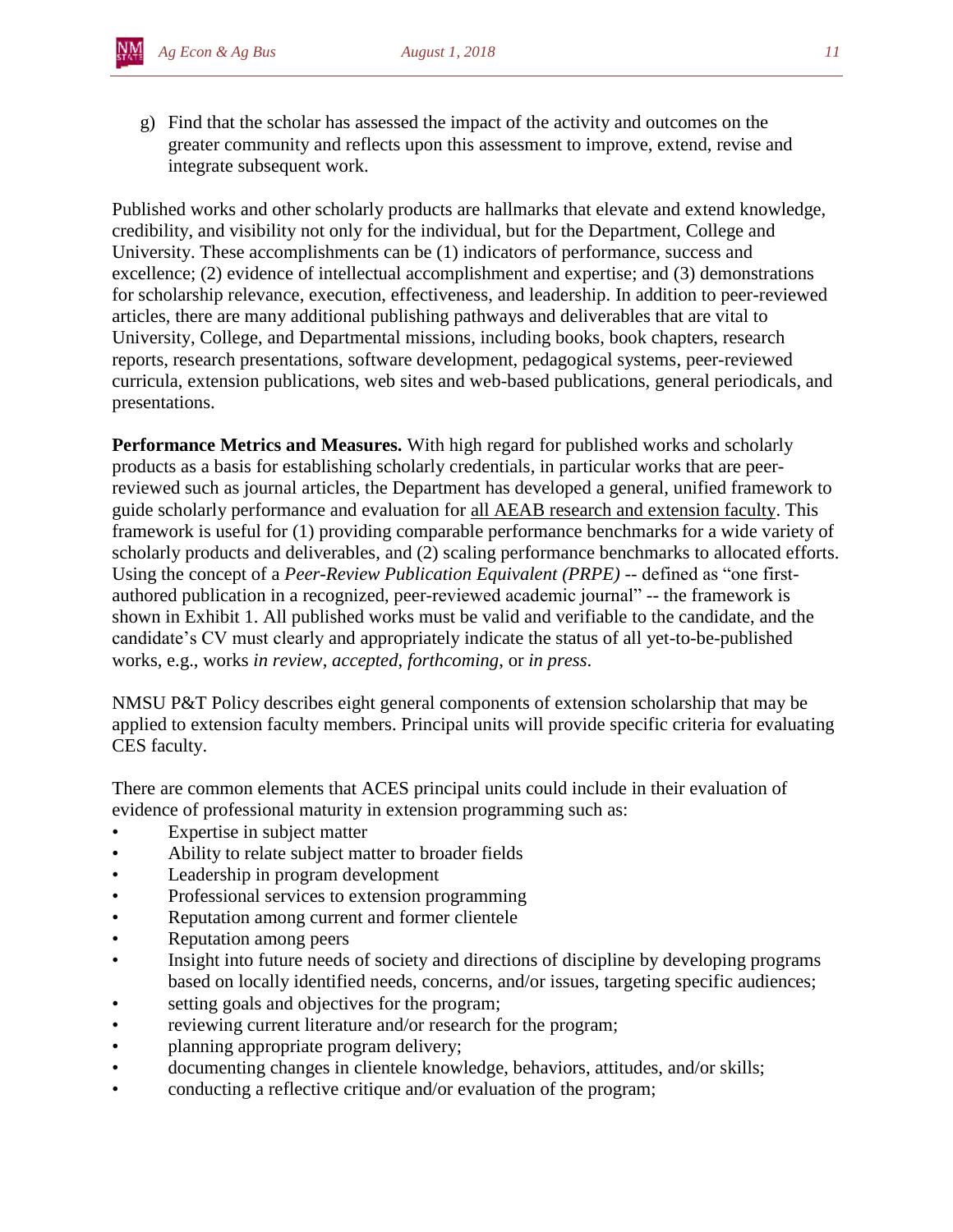- validation of the program by peers and/or stakeholders; and
- communicating results to stakeholders and decision makers through texts, publications and other materials published or developed for Extension education

## 1.4.1.1. **External Funding**

All faculty are strongly encouraged and generally expected to participate in securing external funding. External funding not only is important to the research- and land-grant mission of the University and College but is a fundamental input to a successful research program and to provide essential research funding for graduate student recruitment and retention. A general guideline is for research and extension faculty to (1) demonstrate external funding activity through proposal submissions, and (2) generate (on average) annual external funding sufficient to supplement program activities and/or support graduate student assistantships consistent with their allocation-of-effort. For example, graduate student support of 0.15 graduate students (i.e.,  $\sim$ \$4,000) per 10% of research effort (or equivalently yearly support for 1.0 students – about \$24,000 for a 60% research effort) is a useful guideline. Extension faculty are expected to pursue external funding, as appropriate and at levels that will generate additional support for their activities and programs.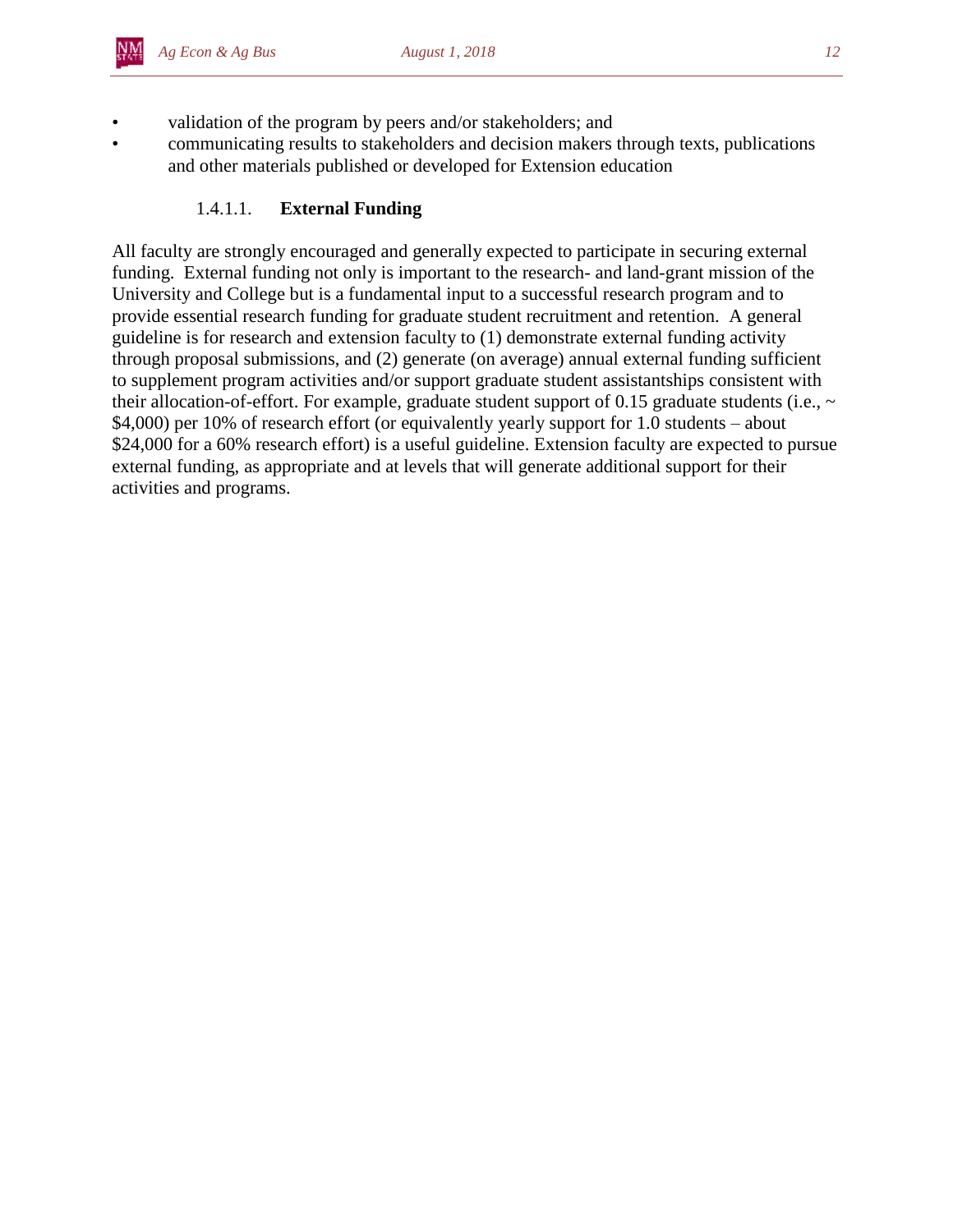*Ag Econ & Ag Bus August 1, 2018 13*

**Exhibit 1.** Peer-Reviewed Publication Equivalents (PRPE) for a Variety of Alternative Scholarly Activity Outcomes Assessed by the Department of Agricultural Economics and Agricultural Business (AEAB)

| Scholarly Activity Outcomes <sup>1</sup>                                                                                                                                                                               | <b>Default PRPE</b>                        |
|------------------------------------------------------------------------------------------------------------------------------------------------------------------------------------------------------------------------|--------------------------------------------|
| Peer-Reviewed Journal Article                                                                                                                                                                                          | 1.0                                        |
| <b>Book Chapter</b>                                                                                                                                                                                                    | 0.5                                        |
| <b>Book</b>                                                                                                                                                                                                            | $1.5 - 2.5$                                |
| Reports: (Peer-reviewed Research and Extension Reports,<br>Foundation reports, published 'White Papers,' etc.)                                                                                                         | 0.5                                        |
| <b>Extension Guides and Publications</b>                                                                                                                                                                               | 0.33                                       |
| Proposal Submissions: (must be PI or Co-PI)<br>Select value as appropriate to effort and success from either:<br>Unfunded<br>Funded<br>Research Presentation: (Professional Association,<br>Client/member groups, etc) | $0.20 - 0.50$<br>$0.50 - 1.0$<br>0.33      |
| Informational or Informal Presentation: (non-research, general<br>audience, etc.)                                                                                                                                      | 0.10                                       |
| <b>Published Abstracts</b>                                                                                                                                                                                             | 0.10                                       |
| Extension, Education and Outreach Models and Programs<br><b>Web-Site Design and Development</b><br>Software Development (e.g., model, program to user)<br><b>Curriculum Development</b>                                | $0.5 - 1.0$<br>$0.5 - 1.0$<br>$0.20 - 1.0$ |
| Patents and/or significant intellectual property <sup>3</sup>                                                                                                                                                          | $1.0 - 2.0$                                |

Notes:

- 1. This list of outcomes is suggestive of the most common types of scholarly outcomes meritorious of evaluation. Candidates are encouraged to provide a narrative or an amendment that describes additional activities for consideration.
- 2. Default PRPE will be generally applicable. However, the candidate may provide additionalsupportive evidence for consideration by individual P&T committee membersif an alternative weight might be considered meritorious.
- 3. Intellectual property are valued academic outcomes developed through creative pursuits and scholarship and which are conveyed to the University, e.g., U.S. Patent 7,703,671 US Patent Search: http://patft.uspto.gov/netahtml/PTO/srchnum.htm

## **1.4.1.2. Guidance on Effort and Expected Performance**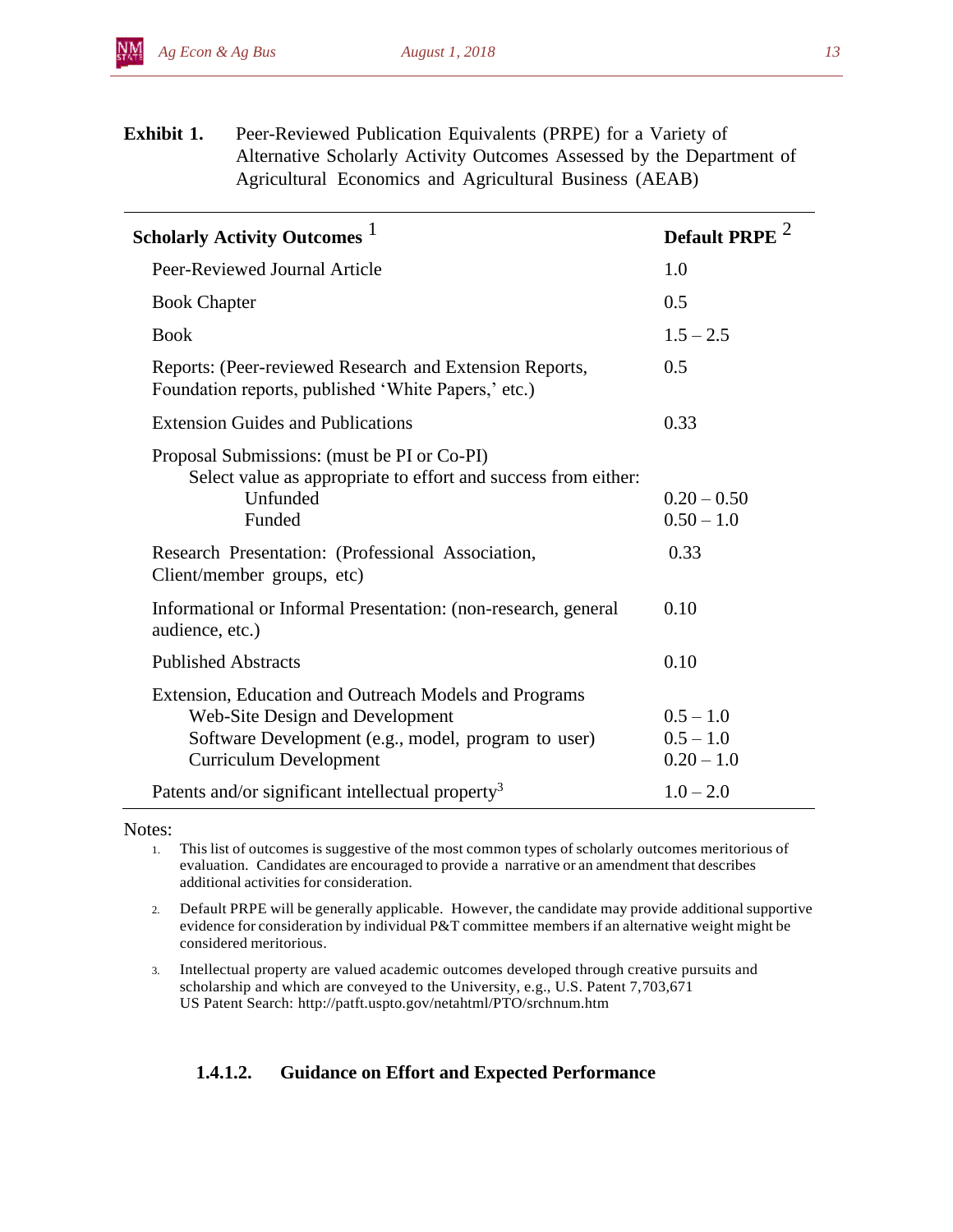To allow for scalability and comparability of differences in effort-allocations, the Department defines an Effort-Month (EM) of scholarly activity as the effort commensurate with that used to teach a regular 3 credit hour course. For each effort-month the benchmark standard of scholarship performance is demonstrated by exhibiting 0.33 PRPE. For example, one PRPE is expected for each 30% research effort (or 3 months). For an Assistant Professor with a 60% research effort this would equate to 12.0 PRPE (~ 2 PRPE/yr) over the six-year performance period. Section 2.9 describes general guidelines and benchmarks for effort scalability and comparability across all performance areas.

## **1.5. Teaching (Instruction) and Advising (NMSU P&T Policy 9.31 - Part 3, C)**

Teaching is central to NMSU's mission. For those who teach, effectiveness in teaching and advising is an essential criterion for tenure and for advancement in rank. Categories on teaching and on advising includes all forms of university-level instructional activity, as well as advising undergraduate and graduate students, both within and outside the university community. Successful candidates for promotion and / or tenure will have exhibited a distinct ability to interact with the students on many levels that comprise the Department of Agricultural Economics and Agricultural Business.

## **1.5.1. Teaching (instruction)**

The Department considers evidence of quality instruction and learning achievement as demonstrated by evaluated ratings of success and effectiveness based on (1) student evaluations (normally a 3.0 or higher overall instructor rating for each class taught); (2) peer assessments (faculty colleagues); and (3) external observation (e.g., Department Head, teaching experts from the Teaching Academy). Whereas teaching performance is outcome-based, in accounting for allocation-of-effort, teaching effort is based on University standards of expected time commitment. For example, a 12-hour teaching load (i.e., four 3-hr classes) is considered fulltime (i.e., 100%) by the University. Taught over a 4 month semester, a time commitment of approximately one month per class is the norm (i.e., 1 effort-month per 3-hr class). Following this guideline, the Department generally credits 1 effort-month (i.e., 10% allocated effort) for each *previously* taught 3-hr course (or pro-rated equivalent). For newly developed courses or those undergoing substantial revision (i.e., those within the initial two semesters of delivery), additional effort consideration of 5% per new course is given. The Department expects each candidate to conduct a student evaluation for each course taught using a standard Department student evaluation form. As a general guideline, the Department expects a 3.0 student evaluation rating for acceptable teaching performance and at least a 3.5 for outstanding teaching performance. Additionally by the third year, the candidate is expected to request and obtain peer teaching evaluations, at least one from a Department colleague and one from an NMSU faculty member outside the Department.

## **1.5.2. Student Advising**

The Department and ACES College encourages and promotes one-on-one, faculty-member-to-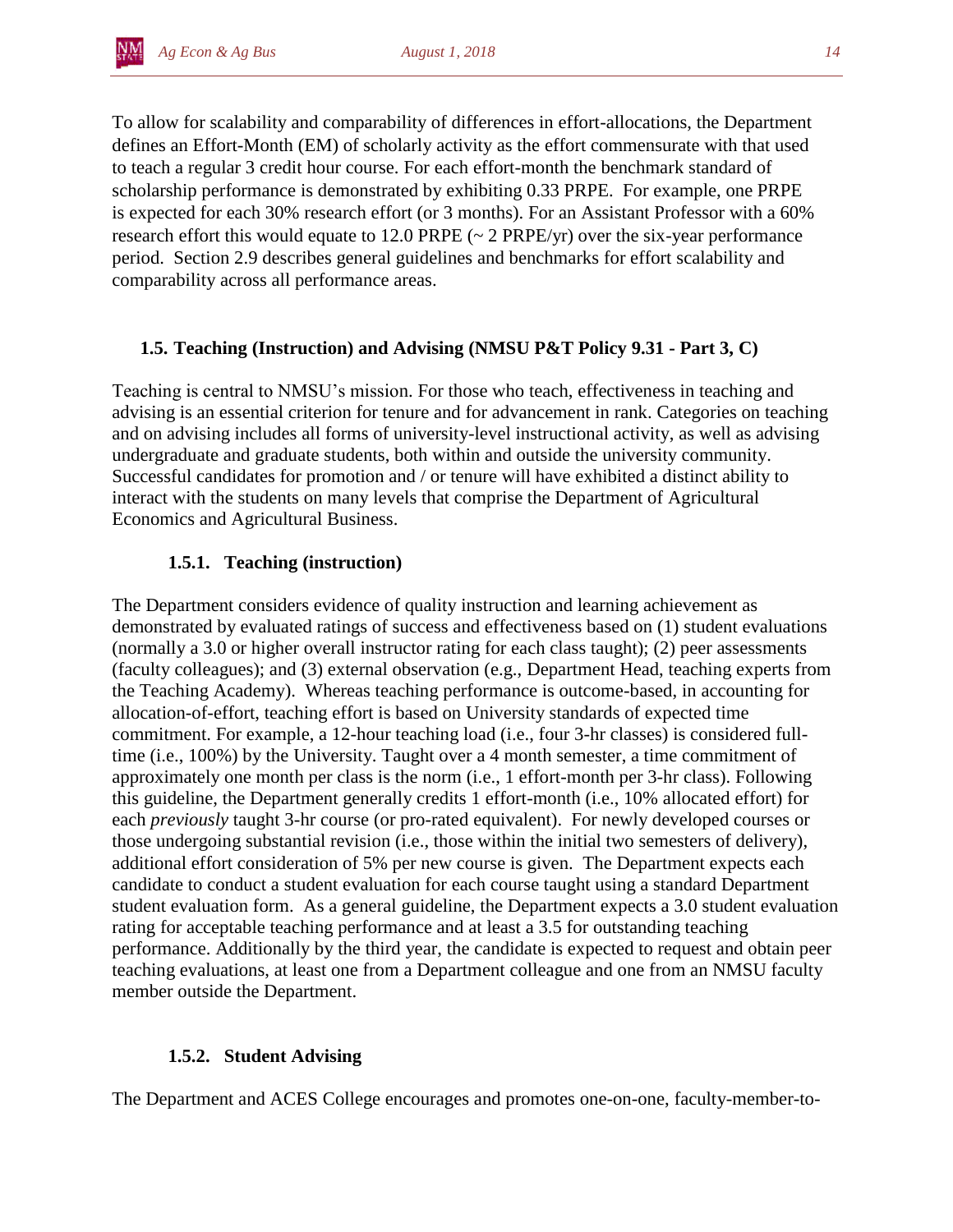student advising at both the undergraduate and graduate levels. Student advising is a vital activity and role for faculty in academic positions, and participation and quality delivery is expected. Evidence of advising quality is demonstrated by student letters of support, reports of advising value in student exit-interviews, and by peer-observation. In addition to account for variation in faculty effort and numbers of students advised, and the differences in efforts required to advise graduate students (e.g., where faculty are advisors and committee chairs and where faculty are committee members in a supporting role), advising effort is assessed based on committed time as reported on the annual allocation-of-effort. The Department uses the following guidelines:

- (1) Undergraduate (UG): 4 hr/year/student = 0.25% per UG student
- (2) Graduate Non-Chair/advisor (GR-NC): 20 hr/year/student = 1.25% per GR-NC student
- (3) Graduate Chair/advisor (GR-C): 40 hr/year/student = 2.5% per GR-C

e.g., typical advising load (10 UG, 2 GR-NC, 2 GR-C):  $2.5\% + 2.5\% + 5\% = 10\%$ 

## **1.6. Outreach and Extension Engagement (NMSU P&T Policy 9.31 - Part 3, E, and ACES P&T Policy VI, D)**

Outreach and extension engagement are essential to the University and ACES mission, establishing important linkages, relationships, and information pathways to the public, and promoting economic development through the dissemination of new technologies and best practices; and serving as a basis for sustainable, community-oriented, informal education that addresses local needs. Outreach and extension engagement activities may benefit affiliated professional service organizations as well as help build long- term relationships between NMSU and its stakeholders. Faculty who conduct outreach programs generate and apply knowledge to address community needs without necessarily engaging community input.

**Outreach and Extension Engagement Examples.** Faculty activities, efforts and contributions can include technology transfer, presentations at grower meetings or field days, advice to industry, local and state government, publications and presentations, and educational programs for K-12 audiences or student recruitment. In addition, input from clientele is always a part of outreach and extension engagement activities.

**Evaluation of Outreach and Extension Engagement.** The weight given to outreach and extension engagement activities during evaluation may vary considerably based on committed time and efforts of the faculty member and the significance of the activity. In accounting for allocation-of-effort, outreach and extension engagement are based primarily on committed time. For example, time commitments vary with type of outreach and extension engagement provided and time commitments should be estimated and included in discussions with the Department Head. Evaluation should focus on the activity's importance relative to the candidate's professional expertise, the work's creative and intellectual merits and the potential impact on stakeholders. Evidence of quality extension engagement and outreach programs is demonstrated by peer and stakeholder assessments, the number and types of publications, external funding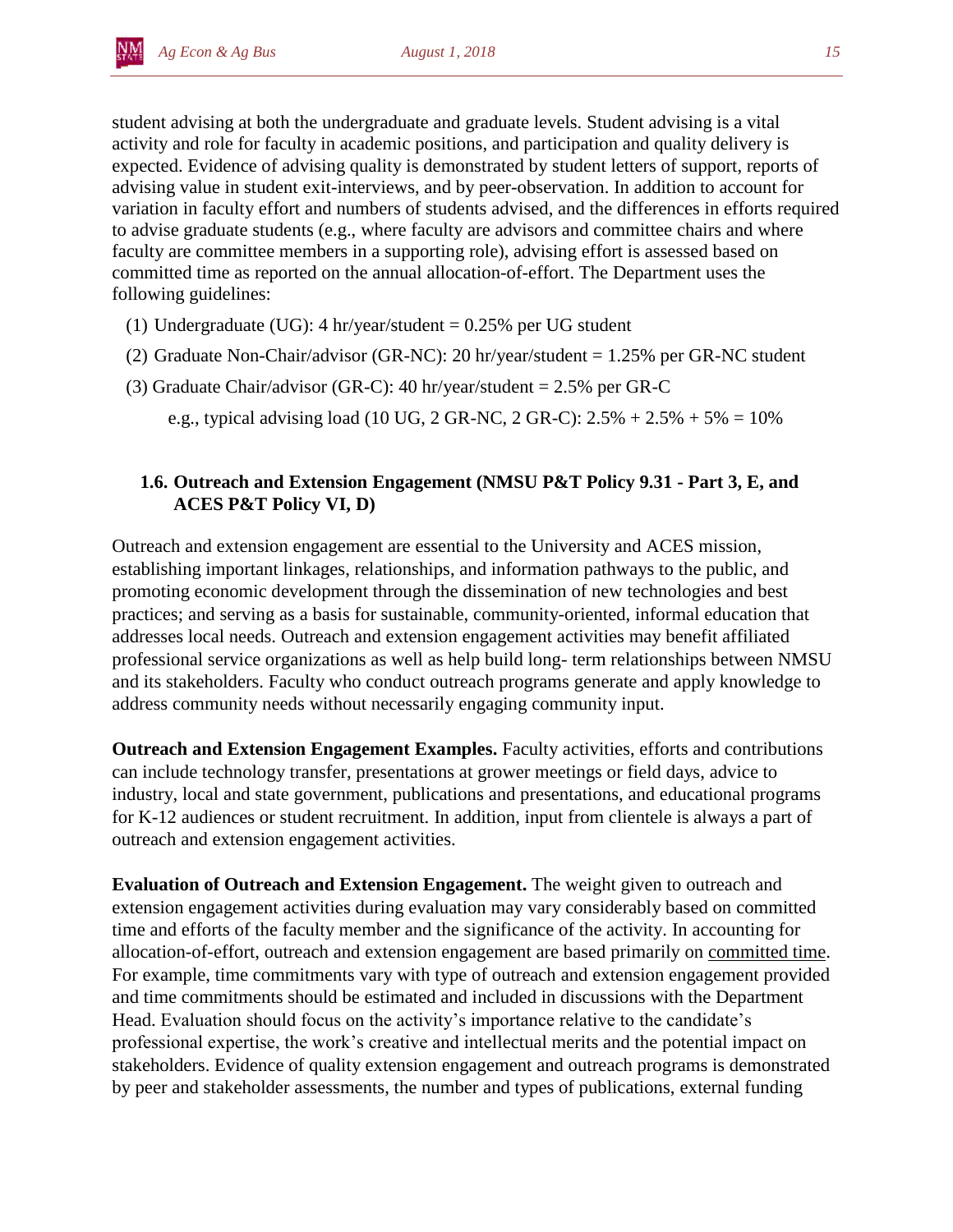activities, events and activities, and external observation or verification.

## **1.7. Service (NMSU P&T Policy 9.31 - Part 3, F)**

Service is an essential component of the University's mission and requires that faculty members contribute to the organization and development of the University, as well as provide service to any local, state, national, or international agency, organization, or institution needing the faculty member's professional knowledge and skills. Satisfactory service is expected of all successful candidates for promotion and/or tenure.

**Service Activity Examples.** Service may be to students (prospective and enrolled), the institution (Department, College or University), government agencies (local, state, national or international), professional organizations, industry, stakeholders or the community. Professional service is involvement in state, regional, national, and international groups within the candidate's field and contributions to the University. Service activities are numerous and variable. College and university service also can include work in non-Departmental, College or University committees, graduate council and faculty senate. Examples of professional service include holding positions in professional associations, serving on editorial review boards or as editor of a professional journal, writing articles for newsletters and participating in media activities. Public service examples include volunteer assistance or appointment to government agencies or boards, involvement in public service organizations or community service activities, and collaboration with state, national and international agencies and organizations. Service to industry, stakeholders and the community may include assistance to producer and trade organizations, involvement in civic organizations and participation in community projects.

**Evaluation of Service.** Service is generally expected of all faculty members. Evaluation of time, effort and contribution vary with assigned duties and specific faculty interest and expertise. The focus of service evaluation should be on demonstrating the activity's importance relative to the candidate's professional expertise and the University's mission and the quality of contribution. In accounting for allocation-of-effort, service is based on committed time, and time commitments should be estimated and included in discussions with the Department Head. For example, time commitments vary with type and role of committee service, with leadership positions demanding higher levels. As a general guideline, a committee that meets once a month for two hours (i.e., 2 hr/month/committee) accrues a 1.25% time commitment (4 such committees  $= 5\%$ ). Leadership roles may command significantly more time and effort, e.g., Committee Chair may require eight hr/month/committee (5% per Chair). Letters of support from service activity leaders, colleagues, advisees, contractors, or committee members could be valuable tools for evaluation purposes.

#### **1.8. Other**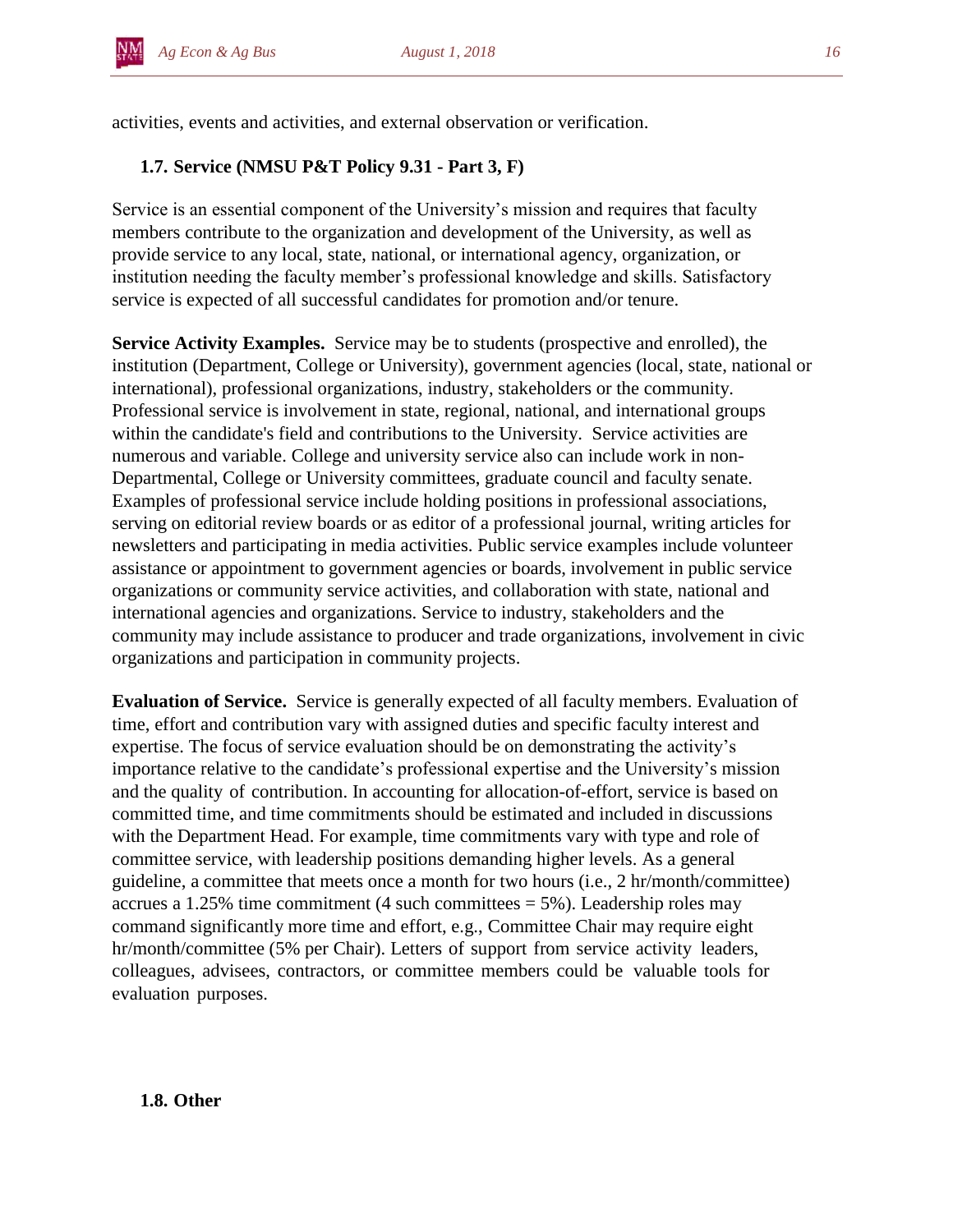

Other activities are non-routine functions that the faculty and the Department agree upon but are related to the expertise of the faculty member. Examples include short-term international assignments, expert testimony or administrative responsibilities. Other activities are not expected for a successful application for promotion and / or tenure; however, as they arise the allocation-of-effort statement should reflect activities and efforts in this area in consultation with the Department Head.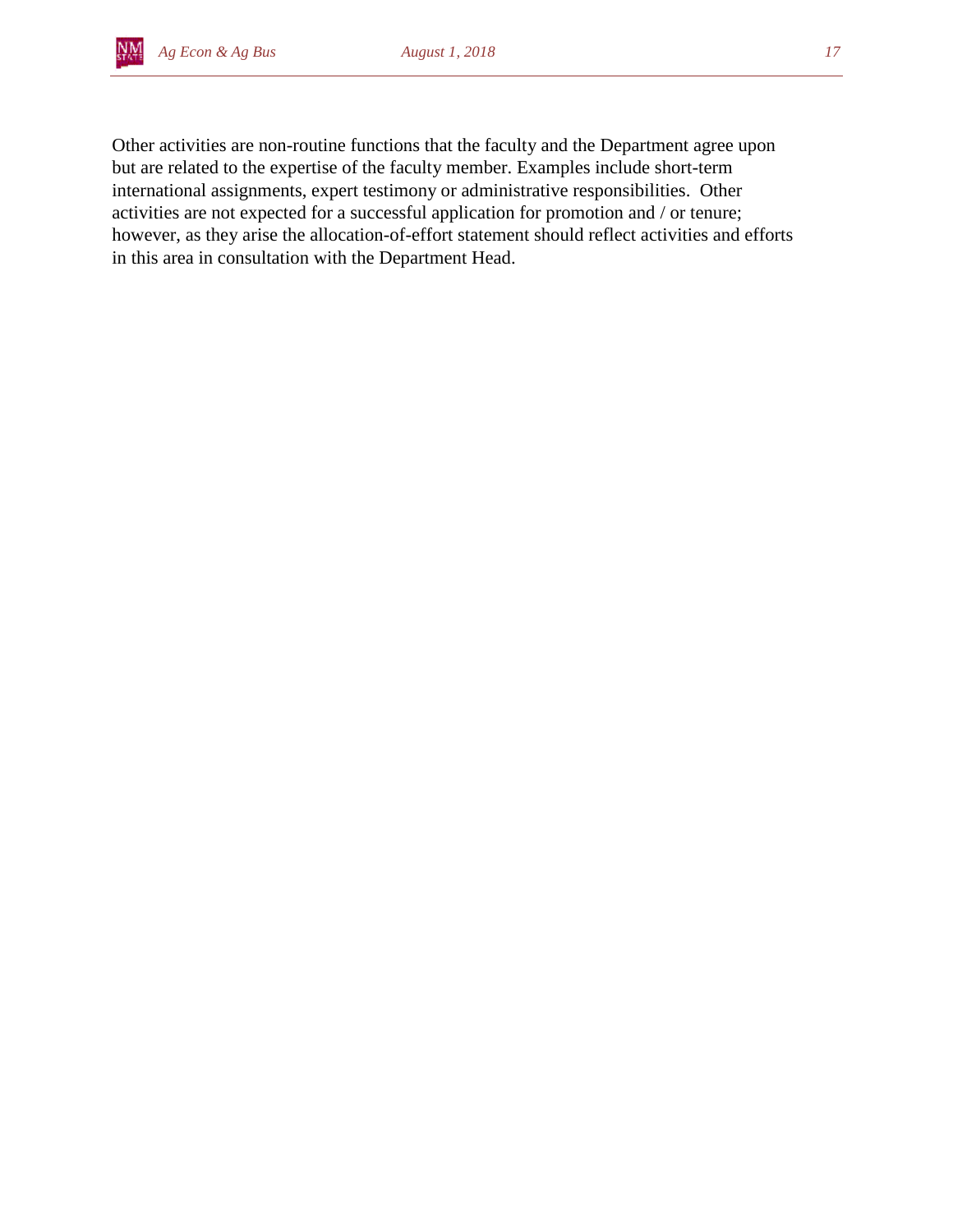# **APPENDICES**

# **APPENDEX A: CV and P&T Portfolio Preparation**

Candidates are responsible for preparing and submitting a copy of a promotion and tenure portfolio composed of a core document and documentation file. The principal unit also submits an electronic version of the core document to the college. Portfolios should not be unduly burdensome on either the candidate or other parties to the process. Adherence to format guidelines is helpful and generally expected, including the overall page limit.

In general, promotion consideration is given to performance over the period since the last promotion (i.e., 'period under review'). Therefore, material not pertaining to the period under review should not be included. Also quality of the documentation and not the quantity of materials submitted is of primary importance. The candidate's **portfolio** consists of two parts: (1) the "Core Document," and (2) the "Documentation File."

## **(1) Core Document**

The following core document elements must be submitted in this order. The combination of items 4 through 6 **shall not exceed 50 pages**:

- 1) **Routing Form** with spaces for the required signatures (available from Dean's office)
- 2) **Cover Sheet** indicating the candidate's name, current rank, department and college, and rank to which the applicant is applying to be promoted or tenured.
- 3) Any written documentation generated throughout the promotion and tenure process, including annual recommendations from the principal-unit promotion and tenure committee and the numerical vote counts of the promotion and tenure committee(s); these materials will be provided by evaluators at each step of the process (See NMSU P&T Policy, 9.31)
- 4) **Table of Contents**
- 5) Candidate's **Executive Summary** (well-reasoned summary interests, responsibilities, competence, contributions, ongoing activities and noteworthy circumstances.)
- 6) **Curriculum Vitae (CV)** see below for format and structure
- **7) Annual performance evaluations** by Department Head **for the period under review**, including all allocation-of-effort statements and written statements submitted by the faculty member as a part of, or in response to, the principal-unit administrator or supervisor's comments. Numerical rankings, ratings or vote counts must be removed from annual performance evaluations.
- 8) **External Reviews**
- 9) Once the core document has been submitted to the College, any requested change, addition or deletion should be submitted to the PUA along with a letter of transmittal. The PUA and the P&T Committee Chair will present this information to the College Committee when it meets about this candidate.

## **(2) Documentation File**

The Documentation File contains supplementary materials provided by the candidate related to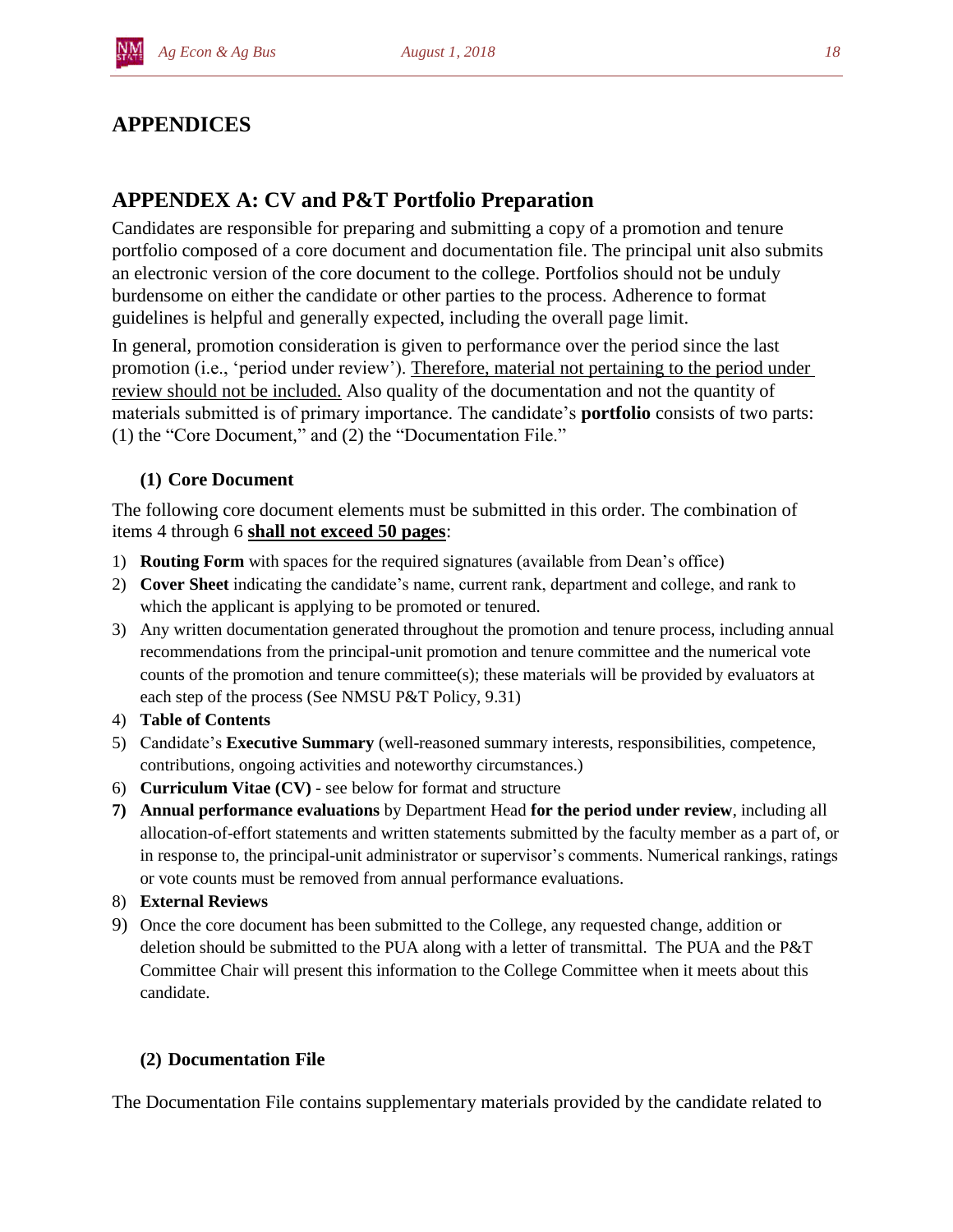

the areas of activity. This material is not routed beyond the College P&T Committee but is available for review. The Documentation File is an important element of the candidate's portfolio submission. At a minimum the documentation file MUST include copies (either hardcopy or digital as prescribed by the Departmental P&T Chair) of all cited journal publications and other published works (e.g., book chapters, technical reports) – do not include proposals or presentations. Each item should be matched with a corresponding **complete and correct** citations in the candidate's CV. Any discrepancy between the CV citation and the Documentation File must be addressed and explanation inserted at the citation point in the CV.

In the case of an application for tenure, the candidate is to include evidence of contributions since starting at NMSU. If this is an application for promotion, then the candidate is to include evidence of contributions since the last promotion or tenure review.

# **Curriculum Vitae (CV) Outline and Format**

## **I) General**

- **A)** Name
- **B)** Current rank/present position
- **C)** Principal unit
- **D)** College
- **E)** Educational background
- **F)** Previous professional experience

## **II) Allocation of Effort**

Annual percent teaching, research, extension, outreach, service, leadership and other assigned responsibilities for each year (present your annual allocation of effort in tabulated form using your annual allocation of effort forms)

| <b>Allocation of Effort (%)</b> |             |                               |            |                                  |                 |               |                |              |  |  |  |
|---------------------------------|-------------|-------------------------------|------------|----------------------------------|-----------------|---------------|----------------|--------------|--|--|--|
|                                 | Scholarship |                               |            |                                  |                 |               |                |              |  |  |  |
| Year                            |             | Extension   Research   Teach- | <i>ing</i> | <b>Teaching</b><br>(instruction) | <b>Advising</b> | Out-<br>reach | <b>Service</b> | <b>Other</b> |  |  |  |
| 2014                            |             |                               |            |                                  |                 |               |                |              |  |  |  |

#### **III) Scholarship and Creative Activities for the period under review**

- **A)** Extension scholarship and creative activities
	- 1) Candidate should provide a narrative that describes the candidate's extension philosophy and program goals and demonstrates the ability to generate, transmit and apply research-based knowledge with the intent of improving others' quality of life. Extension scholarship and creative activity is demonstrated by developing educational programs that meet needs identified by the community and that maintain mutually beneficial collaborations between NMSU and its partners, stakeholders and the general public.
	- 2) Evidence of extension scholarship and creative activity for the review period should focus on significant accomplishments within the candidate's documented plan(s) of work as follows: (Refer to **Appendix 3** – Extension Program Excellence and Scholarship.)
		- (a) Major programming efforts
			- (i) Situation statements of programming needs as identified by advisory groups and clientele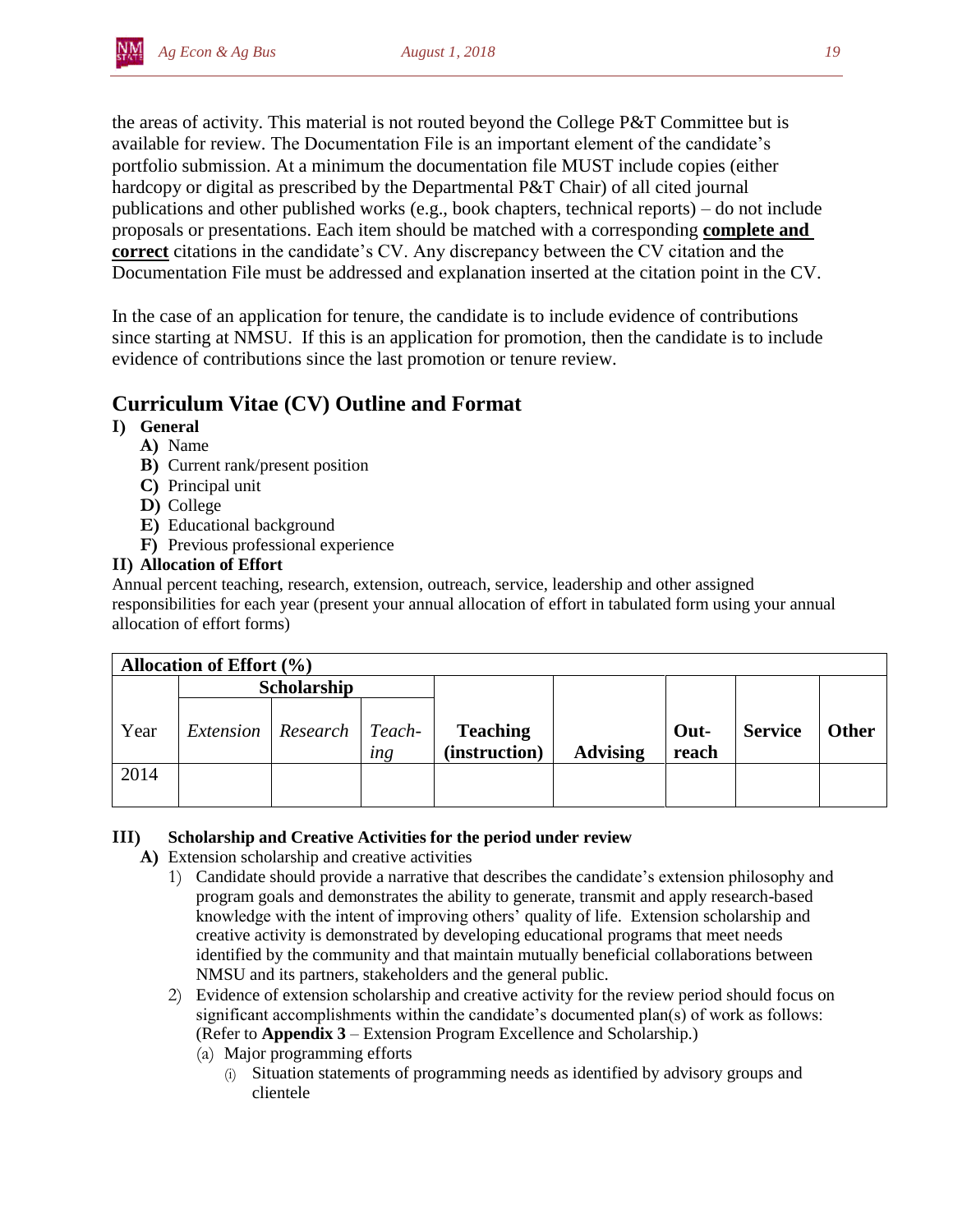- (ii) Description of target audiences
- (iii) Description of candidate's role in programming
- (iv) Clear, concise documentation of program efforts related to identified goals and objectives in areas such as:
	- Educational programs, workshops and trainings  $\Box$
	- $\Box$ County agent or specialist interactions
	- $\Box$ Curriculum development
	- Development of public relations tools, including print, radio and television media  $\Box$
	- $\Box$ Grants secured and maintained
	- Partnerships developed and agency or community collaborations  $\Box$
	- $\Box$ Teaching resources, curriculum and tools
	- Web site development and electronic resources  $\Box$
- (v) Evaluation (process, outcomes and/or impacts)
- (b) Publications
	- (i) Publications developed individually or in collaboration with others. Organize by type beginning with the most recent year. Consult a standard bibliographic reference for a citation style that is complete and accurate. Copies of publications may be included in the candidate's documentation file.
	- (ii) A state-level extension publication that has gone through a peer review process and has been assigned an appropriate extension number for identification is considered a publication. The publication must be cited as an original or adapted work.
	- (iii) At the county level, a publication that has been developed, produced and reviewed by colleagues in support of an educational program and required a high degree of original work by the extension faculty member may qualify as a publication. The publication must be cited as an original or adapted work.
	- (iv) Publications may include, but are not limited to, the following:
		- $\Box$ Conference papers
		- $\Box$ Educational popular or trade publications
		- Educational program materials  $\Box$
		- $\Box$ Electronic media and educational tools (PowerPoint presentations requiring major effort, Web site development, eXtension curricula, conference proceedings via the Internet)
		- Extension bulletins, circulars and guides  $\Box$
		- 4-H curricula, project books and green tops  $\Box$
		- $\Box$ Graduate thesis
		- $\Box$ Newsletter articles
		- $\Box$ Peer-reviewed publications
		- Refereed journal articles and abstracts  $\Box$
- (c) Professional presentations and activities: (Note: Candidate's role should be indicated, such as invited speaker, moderator, panel member, paper or poster presenter, review team, task force member or other role.)
	- (i) CES in-service trainings
	- (ii) Civic groups
	- (iii) Annual CES conferences
	- (iv) Judging venues
	- (v) Professional societies and organizations
	- (vi) Trade organizations
- (d) Special honors, awards or other recognition of excellence in extension
- **B)** Research scholarship and creative activities
	- 1) Candidate should provide a narrative describing research scholarship and creative activities as evidenced by research philosophy and program goals, professional merit and expertise, as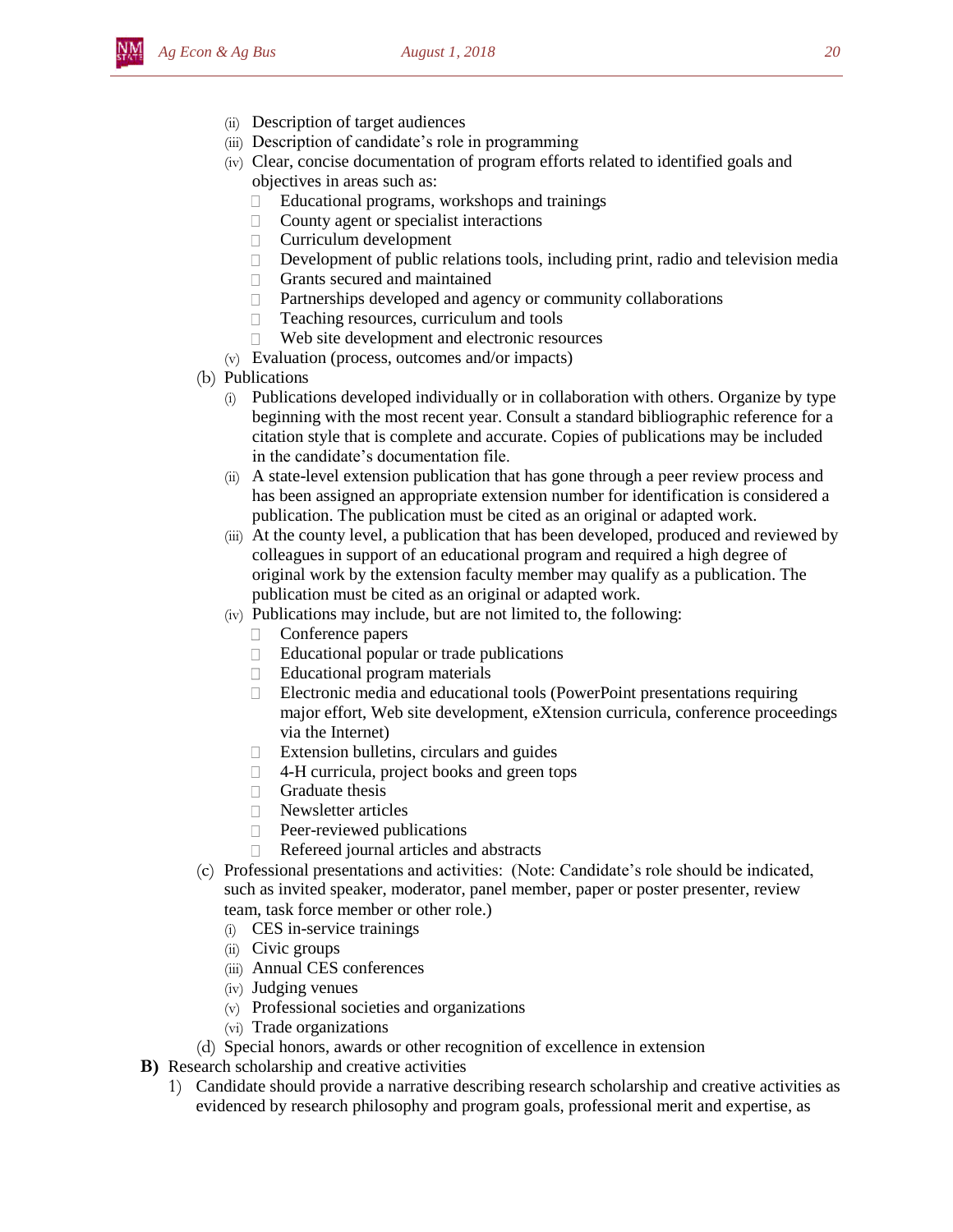well as the impact that the scholarship and creative activities are making in New Mexico and the candidate's discipline. The results of this activity will normally find expression through accepted channels or media in the candidate's respective area(s) of expertise.

- 2) Evidence of research scholarship and creative activities:
	- (a) List of research areas, titles and sources of funding
	- (b) Nature and scope of research areas including responsibility in the above projects
		- (i) Scientific leadership roles (Explain nature of responsibilities.)
		- (ii) Administrative leadership roles (Explain nature of responsibilities.)
		- (iii) Other
	- (c) List of research products and creative achievements
		- (i) List of publications grouped by type. Citation style may follow any form used in the candidate's discipline; all citations must be complete and accurate. Candidate should have a copy of each publication in the documentation file:
			- Books  $\Box$
			- $\Box$ Book chapters
			- $\Box$ Experiment Station publications
			- $\Box$ Extension circulars
			- Juried exhibitions  $\Box$
			- $\Box$ Proceedings
			- $\Box$ Popular or trade publications
			- Refereed journal articles  $\Box$
			- Review articles  $\Box$
			- Technical reports  $\Box$
			- $\Box$ Other publications such as published abstracts
	- (d) Papers and/or posters presented before professional societies (Indicate if "invited.")
	- (e) Speeches and talks, other than those listed above, related to research activities
	- (f) Invited grant-review panels, task forces, etc.
	- (g) Special honors, awards or other recognition of excellence in research
- **C)** Teaching scholarship and creative activities
	- 1) Candidate should provide a narrative that demonstrates the ability to develop, test and evaluate new teaching ideas and products. The results or outcomes from such activities will be presented as products (See 2 below.).
	- 2) Evidence of teaching scholarship
		- (a) Books and manuals
		- (b) Educational magazines
		- (c) Handbooks or workbooks
		- (d) Invited panels, review teams or task forces
		- (e) Presentations (e.g., local, regional, national)
		- (f) Refereed journal articles
		- (g) Refereed Web-based educational materials
		- (h) Other publications such as abstracts
	- 3) Possible areas of teaching scholarship
		- (a) Comparing and contrasting various modalities for delivery of instruction
		- (b) Creating, revising and/or testing assessment tools
		- (c) Developing new educational strategies
		- (d) Developing and testing educational materials
		- (e) Educational consulting
		- (f) Empirically testing a pedagogical model

#### **IV)Teaching And Advising For The Period Under Review**

**A)** Candidate should provide a narrative covering the candidate's teaching and advising responsibilities, teaching and advising philosophy, and the impacts of these activities. This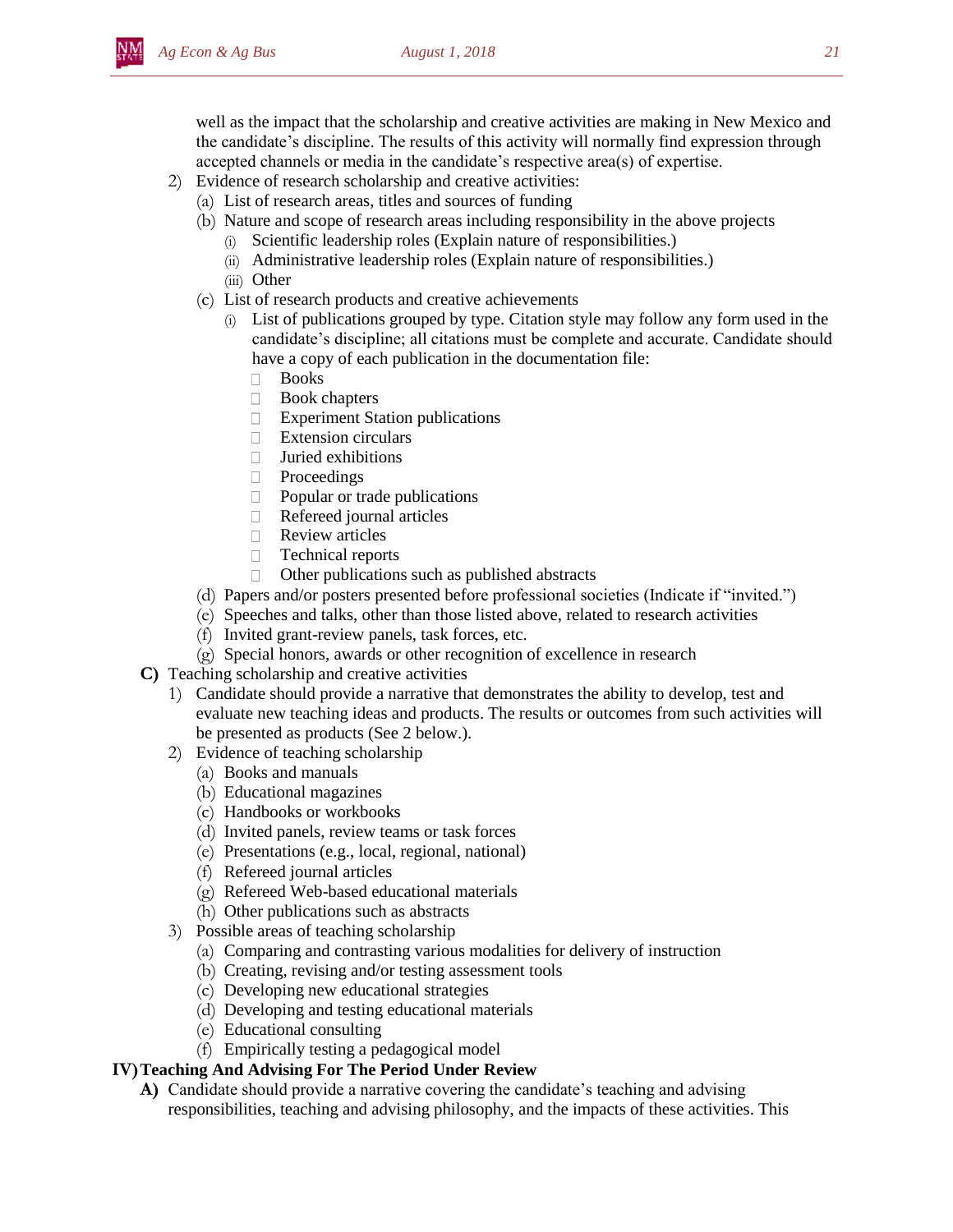statement should describe the candidate's expertise in the discipline; skill in arousing interest and evoking responses in students; and skill in stimulating students to think critically, to understand the interrelationship of fields of knowledge and application of the knowledge to real-life problems.

- **B)** Evidence of teaching and advising
	- 1) Teaching responsibility
		- (a) General instruction area
		- (b) Nature of courses taught (e.g., service type vs. for majors)
		- (c) Special instructional aids and facilities used (e.g., technology, case studies, help sessions, field trips)
		- (d) Nature of subject matter (e.g., stable, changing, affecting preparation effort required)
	- 2) Teaching load (Items a through e should be in a table format.)
		- (a) Percentage of allocation of effort for teaching
		- (b) Undergraduate courses taught (regular semesters and summer)
		- (c) Graduate courses taught
		- (d) Number of students per course
		- (e) Number of course credits and student credit hours produced
	- 3) Teaching performance
		- (a) Peer evaluations
		- (b) Student course evaluations (Summarize in table format; original student evaluations should not appear in the core document.)
		- (c) Letters from former students
		- (d) Self-improvement activities related to teaching
		- (e) Other evidence
	- 4) Professional service to teaching
		- (a) Development of instructional resources for others
		- (b) Assistance to other teachers, researchers and courses (guest lectures, etc.)
		- (c) Committee memberships related to teaching at the departmental, college, university, regional or national levels
		- (d) Relevant consulting activities
	- 5) Special honors, awards or other recognition of excellence in teaching
	- 6) Academic advising
		- (a) Methods used
		- (b) Number of undergraduate advisees
		- (c) Number of graduate advisees
		- (d) Number of international-student advisees
		- (e) Special advising activities
		- (f) Effectiveness (student and peer evaluations/input)
	- 7) Other advising services to students
		- (a) Greek organizations
		- (b) Honor societies
		- (c) Judging teams
		- (d) Research projects
		- (e) Student clubs
		- (f) Other

#### **V) Outreach for the period under review**

**A)** Candidate should provide a narrative that demonstrates the ability to generate, transmit, apply and preserve knowledge for the direct benefit of external audiences in ways that are consistent with NMSU's mission. This narrative will describe the candidate's work with advisory groups,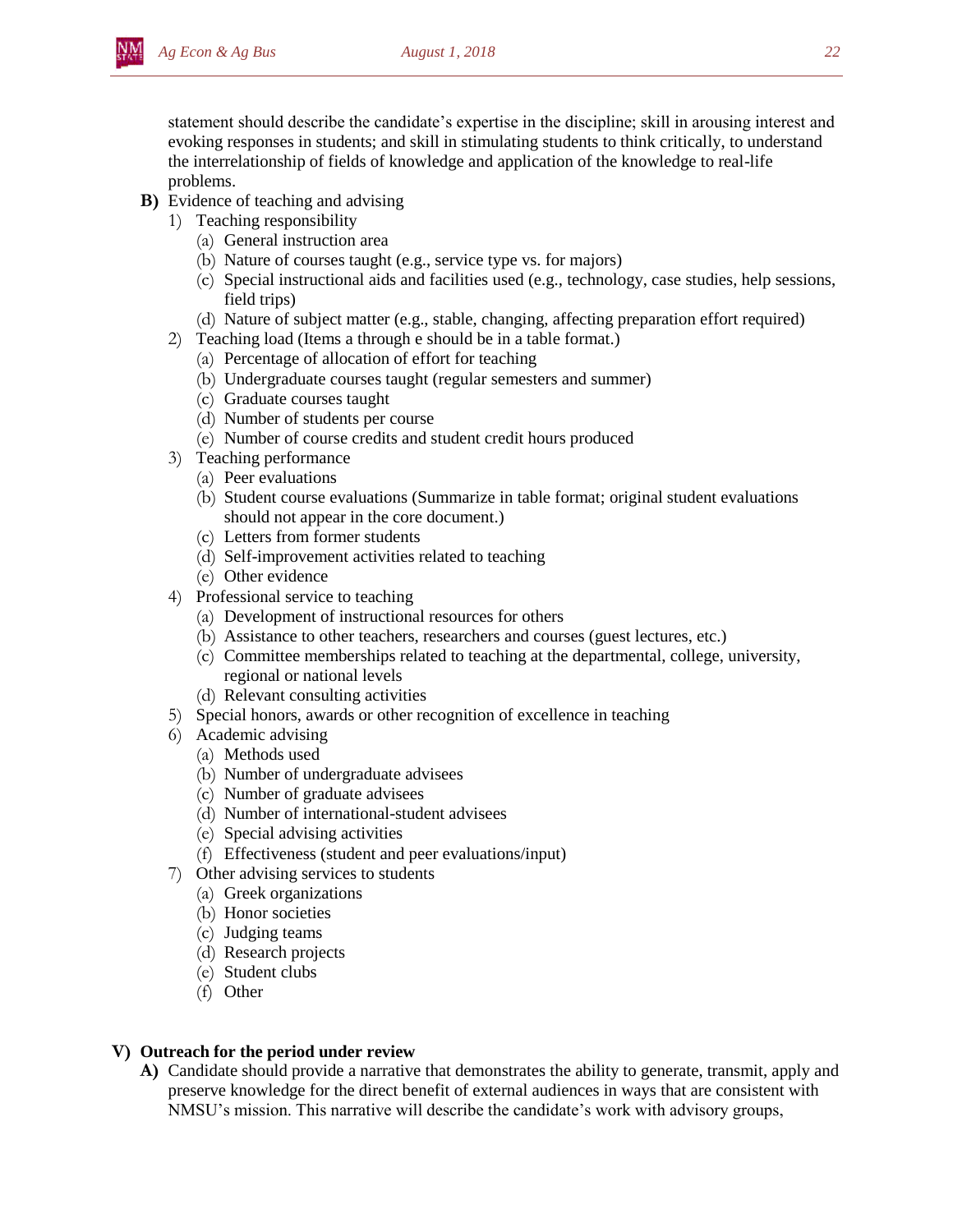volunteers, stakeholders, agencies, K-12 students and educators, and organizations in developing collaborations and implementing program objectives. By its very nature, the impact of outreach contributions is difficult to assess. Because impact analysis may not be possible, evidence of activity is important. Supporting letters and other assessments are encouraged.

- **B)** Evidence of outreach (The following is not an exhaustive list.)
	- 1) Technology transfer
	- 2) Presentations to stakeholders
		- (a) Grower-group field days
		- (b) K-12
	- 3) Recruitment and mentoring activities
		- (a) Types and numbers of recruitment activities
		- (b) Mentoring of students (e.g., hosting interns)

#### **VI)Service For The Period Under Review**

- **A)** Candidate should provide a narrative that demonstrates the ability to serve the principal unit, college, university and the broader clientele community. Service generally includes contributions to the organization and development of the principal unit, college and university, and service to any local, state, national or international agency or institution needing the specific benefits to be derived from the candidate's professional knowledge and skills (e.g., committee memberships, task forces, mentoring other faculty and meetings attended). By its very nature, the impact of service contributions is difficult, if not impossible, to assess. Because impact analysis may not be possible, evidence of activity is critical. Supporting letters and other assessments are encouraged.
- **B)** Evidence of service:
	- 1) Principal unit
	- 2) College
	- 3) University
	- 4) Community
	- 5) State
	- 6) Nation
	- 7) International
	- 8) Profession
	- 9) Special honors, awards or other recognition of excellence in service

#### **VII) Other for the period under review**

- **C)** Candidate should provide a narrative that describes involvement in leadership and other professional activities that are useful to the university, contribute to the growth and development of the faculty member, and/or produce benefits in areas not encompassed or reported in previous sections of the curriculum vitae. Types of activities that are appropriate for inclusion in this section could include administrative assignments (e.g., task force chair with separate appointment line or release time, chair of the faculty senate, or acting department head for a limited time period); international activities; professional development; or anything that does not clearly fit in one of the previous sections of the curriculum vitae.)
- **D)** Evidence of activity in this area must not have been reported in previous sections of the curriculum vitae and should focus on the following:
	- 1) Type of activity, including duration and level of involvement
	- **2)** Measures of utility, contribution or benefit expressed in a format that is comparable to other forms of evidence that are acceptable for other sections of the curriculum vitae.